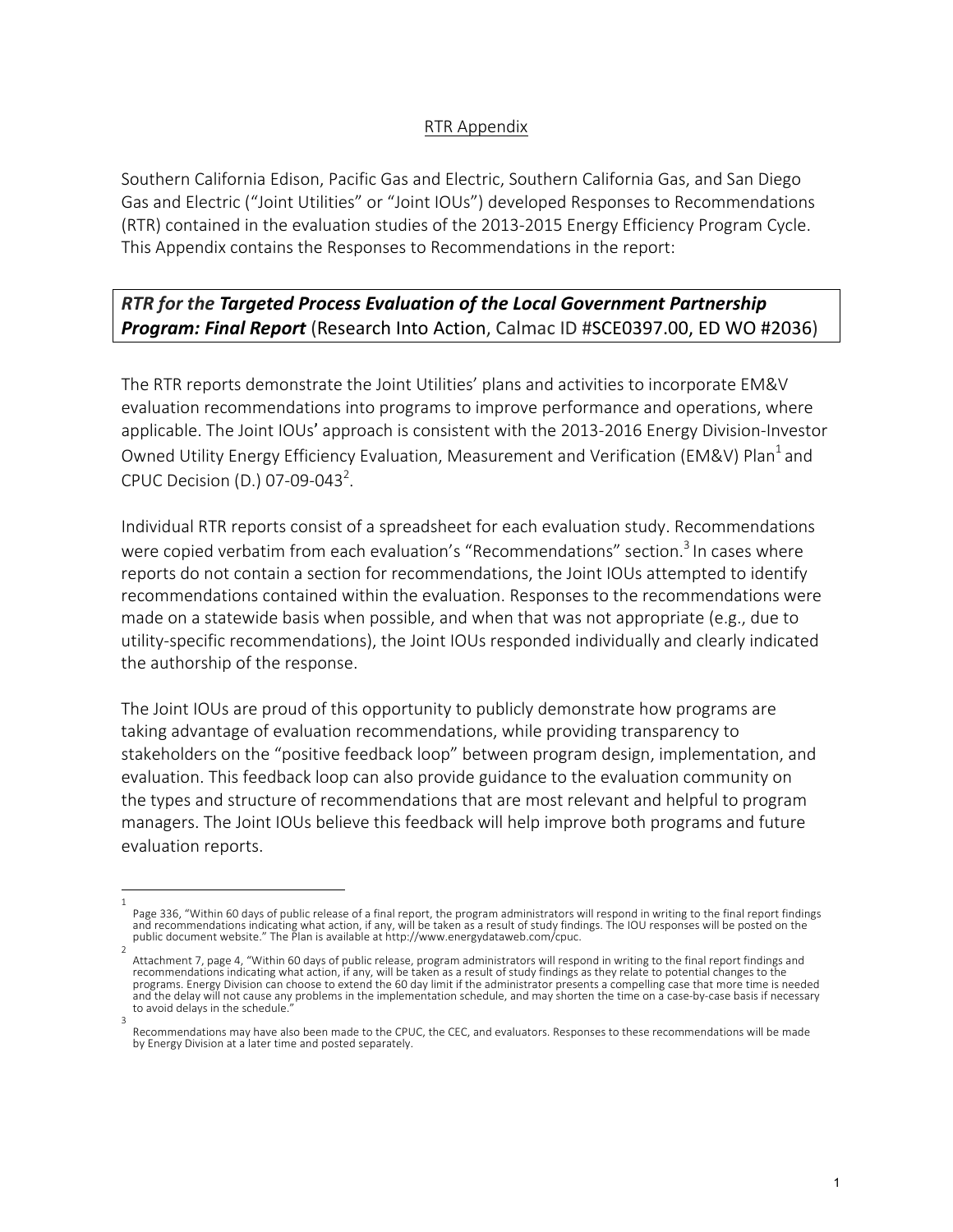## Response to Recommendations (RTR) in Impact, Process, and Market Assessment Studies

**Study Title:** Targeted Process Evaluation of the Local Government Partnership Program: Final Report

Author: Research Into Action **Calmac ID:**  SCE0397.00

**Program:**  LGP

**ED WO:**  2036

Link to Report: http://calmac.org/publications/LGP\_TPE\_Final\_Report\_11.28.16.pdf

|      |       |                                                                                                                                                                                                                                                                                                                                                                                                                                                                                                                                                                                                                                                                                                                                                                                                                                                                                                                                                                                                                                                                                                                                                                   |                                                                                                                                                                                                                                                                                                                                                                                                                                                                                                                                                                                                                                                                                                                                                                                                                                                                                                                                                                                                                                                                                                                                                                       |                                                                             | <b>PG&amp;E</b> (if applicable)                        |                                                                                                                                                                                                                                                                                                                                                                                                                                                                                                                                                                                                                                                                                                                                                                                                                                                                                                                                                                                                                                                                                                                                                                                                                                                        | <b>SCE</b> (if applicable)                             |                                                                                                                                                                                                                                                                                                                                                                                                                                                                                                                                                                                                                                                                                                                                                                                      |                                                         | <b>SCG</b> (if applicable)                                                                                                                                                                                                                                                                                                                                                                                                                                                                                                                                                                                                                                             | <b>SDG&amp;E (if applicable)</b>                       |                                                                                                                                                                                                                                                                                                                                                                                                                                                                                                                                                                                                                                                                                                                                                                                                                |  |
|------|-------|-------------------------------------------------------------------------------------------------------------------------------------------------------------------------------------------------------------------------------------------------------------------------------------------------------------------------------------------------------------------------------------------------------------------------------------------------------------------------------------------------------------------------------------------------------------------------------------------------------------------------------------------------------------------------------------------------------------------------------------------------------------------------------------------------------------------------------------------------------------------------------------------------------------------------------------------------------------------------------------------------------------------------------------------------------------------------------------------------------------------------------------------------------------------|-----------------------------------------------------------------------------------------------------------------------------------------------------------------------------------------------------------------------------------------------------------------------------------------------------------------------------------------------------------------------------------------------------------------------------------------------------------------------------------------------------------------------------------------------------------------------------------------------------------------------------------------------------------------------------------------------------------------------------------------------------------------------------------------------------------------------------------------------------------------------------------------------------------------------------------------------------------------------------------------------------------------------------------------------------------------------------------------------------------------------------------------------------------------------|-----------------------------------------------------------------------------|--------------------------------------------------------|--------------------------------------------------------------------------------------------------------------------------------------------------------------------------------------------------------------------------------------------------------------------------------------------------------------------------------------------------------------------------------------------------------------------------------------------------------------------------------------------------------------------------------------------------------------------------------------------------------------------------------------------------------------------------------------------------------------------------------------------------------------------------------------------------------------------------------------------------------------------------------------------------------------------------------------------------------------------------------------------------------------------------------------------------------------------------------------------------------------------------------------------------------------------------------------------------------------------------------------------------------|--------------------------------------------------------|--------------------------------------------------------------------------------------------------------------------------------------------------------------------------------------------------------------------------------------------------------------------------------------------------------------------------------------------------------------------------------------------------------------------------------------------------------------------------------------------------------------------------------------------------------------------------------------------------------------------------------------------------------------------------------------------------------------------------------------------------------------------------------------|---------------------------------------------------------|------------------------------------------------------------------------------------------------------------------------------------------------------------------------------------------------------------------------------------------------------------------------------------------------------------------------------------------------------------------------------------------------------------------------------------------------------------------------------------------------------------------------------------------------------------------------------------------------------------------------------------------------------------------------|--------------------------------------------------------|----------------------------------------------------------------------------------------------------------------------------------------------------------------------------------------------------------------------------------------------------------------------------------------------------------------------------------------------------------------------------------------------------------------------------------------------------------------------------------------------------------------------------------------------------------------------------------------------------------------------------------------------------------------------------------------------------------------------------------------------------------------------------------------------------------------|--|
| Item | Page  | <b>Findings</b>                                                                                                                                                                                                                                                                                                                                                                                                                                                                                                                                                                                                                                                                                                                                                                                                                                                                                                                                                                                                                                                                                                                                                   | <b>Best Practice /</b><br><b>Recommendations</b><br>(Verbatim from Final Report)                                                                                                                                                                                                                                                                                                                                                                                                                                                                                                                                                                                                                                                                                                                                                                                                                                                                                                                                                                                                                                                                                      | Recommen<br>dation<br><b>Recipient</b>                                      | <b>Disposi-</b><br>tion                                | <b>Disposition Notes</b>                                                                                                                                                                                                                                                                                                                                                                                                                                                                                                                                                                                                                                                                                                                                                                                                                                                                                                                                                                                                                                                                                                                                                                                                                               | Disposi-<br>tion                                       | <b>Disposition Notes</b>                                                                                                                                                                                                                                                                                                                                                                                                                                                                                                                                                                                                                                                                                                                                                             | Disposi-<br>tion                                        | <b>Disposition Notes</b>                                                                                                                                                                                                                                                                                                                                                                                                                                                                                                                                                                                                                                               | Disposi-<br>tion                                       | <b>Disposition Notes</b>                                                                                                                                                                                                                                                                                                                                                                                                                                                                                                                                                                                                                                                                                                                                                                                       |  |
| 1    | 84-85 | The LGP program presents a<br>steep learning curve for LGs,<br>implementers, and program<br>staff alike, and partnership<br>representatives report com-<br>plex administrative barriers to<br>completing LGP work. Four-<br>teen LGP representatives,<br>without prompting, reported a<br>steep learning curve to under-<br>standing how the partnerships<br>operate, their obligations as<br>implementer or partnership<br>participants, and the adminis-<br>trative requirements to which<br>they must adhere. For new<br>partnership staff, the time<br>spent learning the ins and outs<br>of the program distracts from<br>project work, delaying partner-<br>ship activities. The challenges<br>associated with getting up-to-<br>speed on partnership require-<br>ments also leads some LGs to<br>deprioritize partnership work.<br>Further, there is evidence that<br>new IOU program staff also ex-<br>perience a learning curve with<br>the LGP program; they may<br>not know how to provide in-<br>formation or support re-<br>quested by partnerships and<br>may have less time available to<br>field information requests as<br>they get up to speed. | The IOUs should develop<br><b>Quick Start guides for their</b><br>program implementers and<br>LGs. The Quick Start guides<br>should outline, in clear lan-<br>guage, the goals of the IOU's<br>LGP program, the role that LG<br>and LGP staff play in meeting<br>those goals, the activities eligi-<br>ble and ineligible for funding<br>instructions for invoicing and<br>rebate applications, and time-<br>lines for progress reporting.<br>The guides could also include<br>preapproved M&O materials.<br>A Quick Start guide would ena-<br>ble new partnership staff to<br>get up to speed on the pro-<br>gram more quickly, and it<br>could serve as a resource for<br>IOU program staff. We recom-<br>mend that the IOUs update<br>this annual manually so that it<br>includes up-to-date program<br>information. Or, if the Quick<br>Start guides are provided<br>online, the IOUs could make<br>ongoing updates as program<br>changes occur. An online guide<br>could also serve as a platform<br>for the IOUs to communicate<br>changes in incentives and re-<br>bates. Over time, the IOUs<br>might collaborate to create a<br>single LGP Quick Start guide | If incorrect<br>please indi-<br>cate and redi-<br>rect in notes<br>All IOUs | Choose:<br>Accepted<br>Rejected,<br>or Other<br>Accept | Examples:<br>Describe specific program change,<br>give reason for rejection, or indicate<br>that it's under further review.<br>PG&E hosts a "new partners" boot<br>camp each year in an effort to "on-<br>board" new and existing LG staff<br>within LGPs. The boot camp pro-<br>vides an overview of PG&E pro-<br>grams, incentives and partnerships<br>as well as guest speakers from the<br>LGPs sharing best practices. At-<br>tendees are provided copies of the<br>slide deck as a reference. PG&E will<br>work to develop a Quick Start guide<br>to supplement this effort.<br>An example of an existing guide<br>aligned with the Quick Start guide is<br><b>PG&amp;E LGP Regional Direct Install</b><br>Manual which captures in one place<br>all policies and procedures associ-<br>ated with implementing direct in-<br>stall.<br>PG&E has also created a DropBox<br>containing preapproved M&O ma-<br>terials which will be shared with its<br>Partners.<br>PG&E is working with the other<br>IOUs to be more consistent state-<br>wide. Several of the strategies for<br>greater consistency have been iden-<br>tified in the EE Business Plan. Any<br>updates to the LGP program model<br>will be reflected in the Quick Start<br>guide. | Choose:<br>Accepted<br>Rejected,<br>or Other<br>Accept | Examples:<br>Describe specific program change,<br>give reason for rejection, or indicate<br>that it's under further review.<br>SCE is working to develop more ef-<br>fective tools to explain the revised<br>ELP model. This includes new mar-<br>keting pieces and new checklists to<br>assist partners. Additionally, SCE<br>will begin developing a quick start<br>guide for new partners.<br>SCE is also considering developing a<br>new partner orientation similar to<br><b>PG&amp;E.</b><br>Lastly, SCE is working with the other<br>IOUs to be more consistent<br>statewide. Several of the strategies<br>for greater consistency have been<br>identified in the EE Business Plan.<br>Any updates to the LGP program<br>model will be reflected in the quick<br>start guide. | Choose:<br>Accepted,<br>Rejected,<br>or Other<br>Accept | Examples:<br>Describe specific program change,<br>give reason for rejection, or indicate<br>that it's under further review.<br>SoCalGas will work with the other<br>IOU's to develop a quick start guide<br>for new partners.<br>SoCalGas is also considering devel-<br>oping a new partner orientation<br>similar to PG&E and will coordinate<br>with SCE on this activity.<br>Lastly, SoCalGas is working with the<br>other IOUs to be more consistent<br>statewide. Several of the strategies<br>for greater consistency have been<br>identified in the EE Business Plan.<br>Any updates to the LGP program<br>model will be reflected in the quick<br>start guide. | Choose:<br>Accepted<br>Rejected,<br>or Other<br>Accept | Examples:<br>Describe specific program change,<br>give reason for rejection, or indicate<br>that it's under further review.<br>SDG&E will work with the other<br>IOU's to develop a quick start guide<br>and orientation for new partners,<br>however SDG&E is not looking to<br>add new partnerships at this time.<br>Current LGP contracts are valid<br>through 2020, at which time<br>SDG&E, with input from our LGPs<br>and LGs, will determine if modifying<br>the list of LGPs is appropriate for<br>this region.<br>Lastly, SDG&E is working with the<br>other IOUs to be more consistent<br>statewide. Several of the strategies<br>for greater consistency have been<br>identified in the EE Business Plan.<br>Any updates to the LGP program<br>model will be reflected in the quick<br>start guide. |  |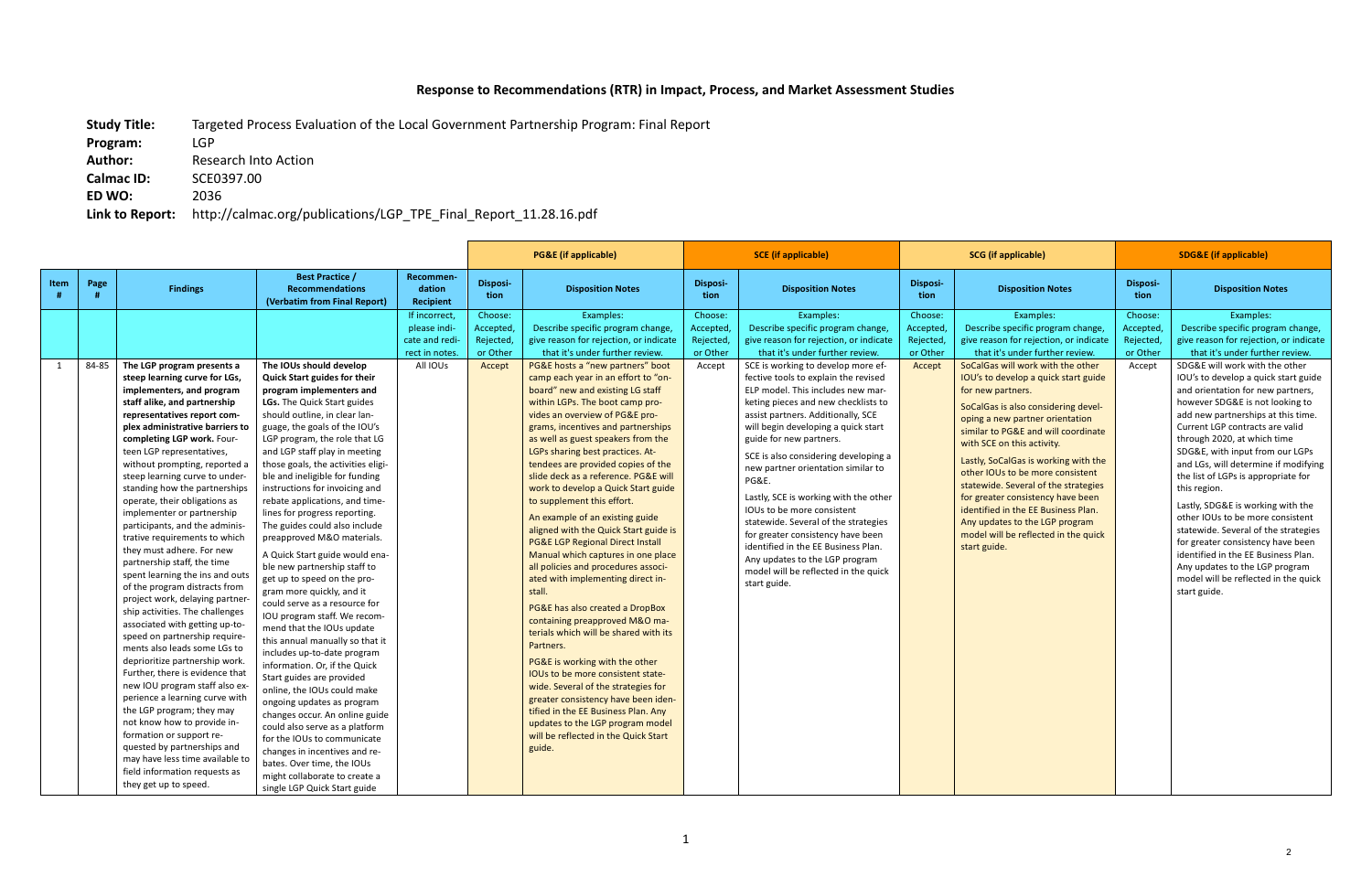|                         | In addition to the steep pro-                                  | that ensures LGPs partnering     |          |        |                                         |       |                                                                 |        |                                                      |        |                                                                           |
|-------------------------|----------------------------------------------------------------|----------------------------------|----------|--------|-----------------------------------------|-------|-----------------------------------------------------------------|--------|------------------------------------------------------|--------|---------------------------------------------------------------------------|
|                         | gram learning curve, 20 part-                                  | with multiple IOUs do not face   |          |        |                                         |       |                                                                 |        |                                                      |        |                                                                           |
|                         | nership representatives re-                                    | inconsistent requirements.       |          |        |                                         |       |                                                                 |        |                                                      |        |                                                                           |
|                         | ported administrative chal-                                    | Other information that would     |          |        |                                         |       |                                                                 |        |                                                      |        |                                                                           |
|                         | lenges associated with the re-                                 | be prudent to include in the     |          |        |                                         |       |                                                                 |        |                                                      |        |                                                                           |
|                         | bate application sequence and                                  | Quick Start guides includes      |          |        |                                         |       |                                                                 |        |                                                      |        |                                                                           |
|                         | project invoicing, particularly                                | clear guidelines about how re-   |          |        |                                         |       |                                                                 |        |                                                      |        |                                                                           |
|                         | the time required to re-do pa-                                 | newable energy or water con-     |          |        |                                         |       |                                                                 |        |                                                      |        |                                                                           |
|                         | perwork. Thus, it appears that                                 | servation activities cannot be   |          |        |                                         |       |                                                                 |        |                                                      |        |                                                                           |
|                         | a lack of clarity about the re-                                | funded through the partner-      |          |        |                                         |       |                                                                 |        |                                                      |        |                                                                           |
|                         | bate application sequence in-                                  | ship. We recommend provid-       |          |        |                                         |       |                                                                 |        |                                                      |        |                                                                           |
|                         | voicing expectations leads to                                  | ing a short list of links to re- |          |        |                                         |       |                                                                 |        |                                                      |        |                                                                           |
|                         | inefficiencies within partner-                                 | sources where partnerships       |          |        |                                         |       |                                                                 |        |                                                      |        |                                                                           |
|                         | ships.                                                         | can access funding or support    |          |        |                                         |       |                                                                 |        |                                                      |        |                                                                           |
|                         |                                                                | for activities that are not      |          |        |                                         |       |                                                                 |        |                                                      |        |                                                                           |
|                         |                                                                | funded by the LGP program. In    |          |        |                                         |       |                                                                 |        |                                                      |        |                                                                           |
|                         |                                                                | addition, the Quick Start        |          |        |                                         |       |                                                                 |        |                                                      |        |                                                                           |
|                         |                                                                | guides would be a practical      |          |        |                                         |       |                                                                 |        |                                                      |        |                                                                           |
|                         |                                                                | place to list the collaborative  |          |        |                                         |       |                                                                 |        |                                                      |        |                                                                           |
|                         |                                                                | networks in the local govern-    |          |        |                                         |       |                                                                 |        |                                                      |        |                                                                           |
|                         |                                                                | ment energy efficiency com-      |          |        |                                         |       |                                                                 |        |                                                      |        |                                                                           |
|                         |                                                                | munity in which LGs or LGPs      |          |        |                                         |       |                                                                 |        |                                                      |        |                                                                           |
|                         |                                                                | may participate. Finally, the    |          |        |                                         |       |                                                                 |        |                                                      |        |                                                                           |
|                         |                                                                | Partnership Innovations and      |          |        |                                         |       |                                                                 |        |                                                      |        |                                                                           |
|                         |                                                                | Successes identified in this re- |          |        |                                         |       |                                                                 |        |                                                      |        |                                                                           |
|                         |                                                                | port may provide ideas for ad-   |          |        |                                         |       |                                                                 |        |                                                      |        |                                                                           |
|                         |                                                                | ditional actions that partner-   |          |        |                                         |       |                                                                 |        |                                                      |        |                                                                           |
|                         |                                                                | ships can take to augment        |          |        |                                         |       |                                                                 |        |                                                      |        |                                                                           |
|                         |                                                                | their partnership efforts that   |          |        |                                         |       |                                                                 |        |                                                      |        |                                                                           |
|                         |                                                                | could be useful to include in    |          |        |                                         |       |                                                                 |        |                                                      |        |                                                                           |
|                         |                                                                | the guides.                      |          |        |                                         |       |                                                                 |        |                                                      |        |                                                                           |
|                         |                                                                |                                  |          |        |                                         |       |                                                                 |        |                                                      |        |                                                                           |
| 85-86<br>$\overline{2}$ | LGPs value the technical assis-                                | The IOUs should explore the      | All IOUs | Accept | PG&E is developing a meter-based        | Other | 1) For Calculation of ongoing en-                               | Accept | SoCalGas is exploring opportunities                  | Accept | SDG&E provides LGPs the oppor-                                            |
|                         | tance currently available                                      | feasibility of expanding tech-   |          |        | savings platform that would sup-        |       | ergy savings, SCE is exploring                                  |        | to support local governments with                    |        | tunity, through the JOC structure                                         |
|                         | through the LGP program and                                    | nical assistance offerings to    |          |        | port public sector projects with a      |       | several opportunities to assist                                 |        | calculations of ongoing savings                      |        | implemented in July 2016, to utilize                                      |
|                         | would benefit from additional                                  | support: 1) calculation of on-   |          |        | whole building approach for calcu-      |       | with the local governments with                                 |        | through the Public Sector Perfor-                    |        | pre-vetted technical experts to per-                                      |
|                         | technical assistance to sup-                                   | going energy savings, 2) EMS     |          |        | lating savings and paying rebates.      |       | calculation of ongoing energy                                   |        | mance-Based Retrofit High Oppor-                     |        | form a variety of energy efficiency<br>services. These services are made  |
|                         | port calculation of ongoing                                    | implementation, and 3) JOC.      |          |        | Although this effort will initially fo- |       | savings. One potential option is                                |        | tunity. This program uses normal-                    |        |                                                                           |
|                         | energy savings, implementing                                   |                                  |          |        | cus on institutional customers          |       | through Green Button Connect                                    |        | ized meter data for measuring and                    |        | available in addition to the tech-                                        |
|                         | <b>EMS, and JOC. Partnership</b>                               |                                  |          |        | (higher education and state govern-     |       | My Data which allows customers                                  |        | tracking the savings, and paying in-                 |        | nical support currently provided by                                       |
|                         | representatives note the bene-                                 |                                  |          |        | ment), the platform will eventually     |       | to connect their energy usage                                   |        | centives, primarily at a whole-build-                |        | SDG&E. Should an SDG&E LGP ex-                                            |
|                         | fits of the technical assistance                               |                                  |          |        | be available for LGs.                   |       | data to qualified third parties.                                |        | ing level, outside of traditional                    |        | press interest in calculating ongoing                                     |
|                         | they receive through the LGP<br>program and believe it enables |                                  |          |        | In addition, PG&E is actively explor-   |       | Another option is through the<br>Public Sector Performance-     |        | deemed and calculated energy sav-<br>ings offerings. |        | energy savings or EMS implementa-<br>tion, the JOC structure currently in |
|                         |                                                                |                                  |          |        | ing a JOC pilot to help inform how      |       |                                                                 |        |                                                      |        | place provides an easy path to bring                                      |
|                         | them to conduct work that<br>they would not be able to con-    |                                  |          |        | best to structure the program to        |       | Based Retrofit High Opportunity.<br>This program use normalized |        | The SoCalREN provides local gov-                     |        | such support on board.                                                    |
|                         | duct solely with partnership                                   |                                  |          |        | help accelerate projects within local   |       | meter data for measuring and                                    |        | ernments the opportunity to utilize                  |        |                                                                           |
|                         | staff and resources. In particu-                               |                                  |          |        | government. Lessons learned from        |       | tracking the savings, and paying                                |        | Job Order Contracting through the                    |        |                                                                           |
|                         | lar, partnership representa-                                   |                                  |          |        | the pilot would be applied to the       |       | incentives, primarily at a whole-                               |        | <b>Energy Network. Therefore SoCal-</b>              |        |                                                                           |
|                         | tives noted the benefits of en-                                |                                  |          |        | program prior to full-scale launch.     |       | building level, outside of tradi-                               |        | Gas will encourage all customers                     |        |                                                                           |
|                         | gineering support. Our find-                                   |                                  |          |        |                                         |       | tional deemed and calculated                                    |        | wishing to explore JOC to discuss it                 |        |                                                                           |
|                         | ings suggest that partnerships                                 |                                  |          |        |                                         |       | energy savings offerings.                                       |        | with the Energy Network.                             |        |                                                                           |
|                         | would benefit from additional                                  |                                  |          |        |                                         |       |                                                                 |        |                                                      |        |                                                                           |
|                         | technical assistance in three                                  |                                  |          |        |                                         |       | 2) For EMS implementation sup-                                  |        |                                                      |        |                                                                           |
|                         | areas, however.                                                |                                  |          |        |                                         |       | port, SCE has provided Green                                    |        |                                                      |        |                                                                           |
|                         |                                                                |                                  |          |        |                                         |       | Button Connect My Data which                                    |        |                                                      |        |                                                                           |
|                         | First, calculating ongoing sav-                                |                                  |          |        |                                         |       | allows customers to connect                                     |        |                                                      |        |                                                                           |
|                         | ings is key to helping partner-                                |                                  |          |        |                                         |       | their energy usage data to quali-                               |        |                                                      |        |                                                                           |
|                         | ships manage progress toward                                   |                                  |          |        |                                         |       | fied third parties.                                             |        |                                                      |        |                                                                           |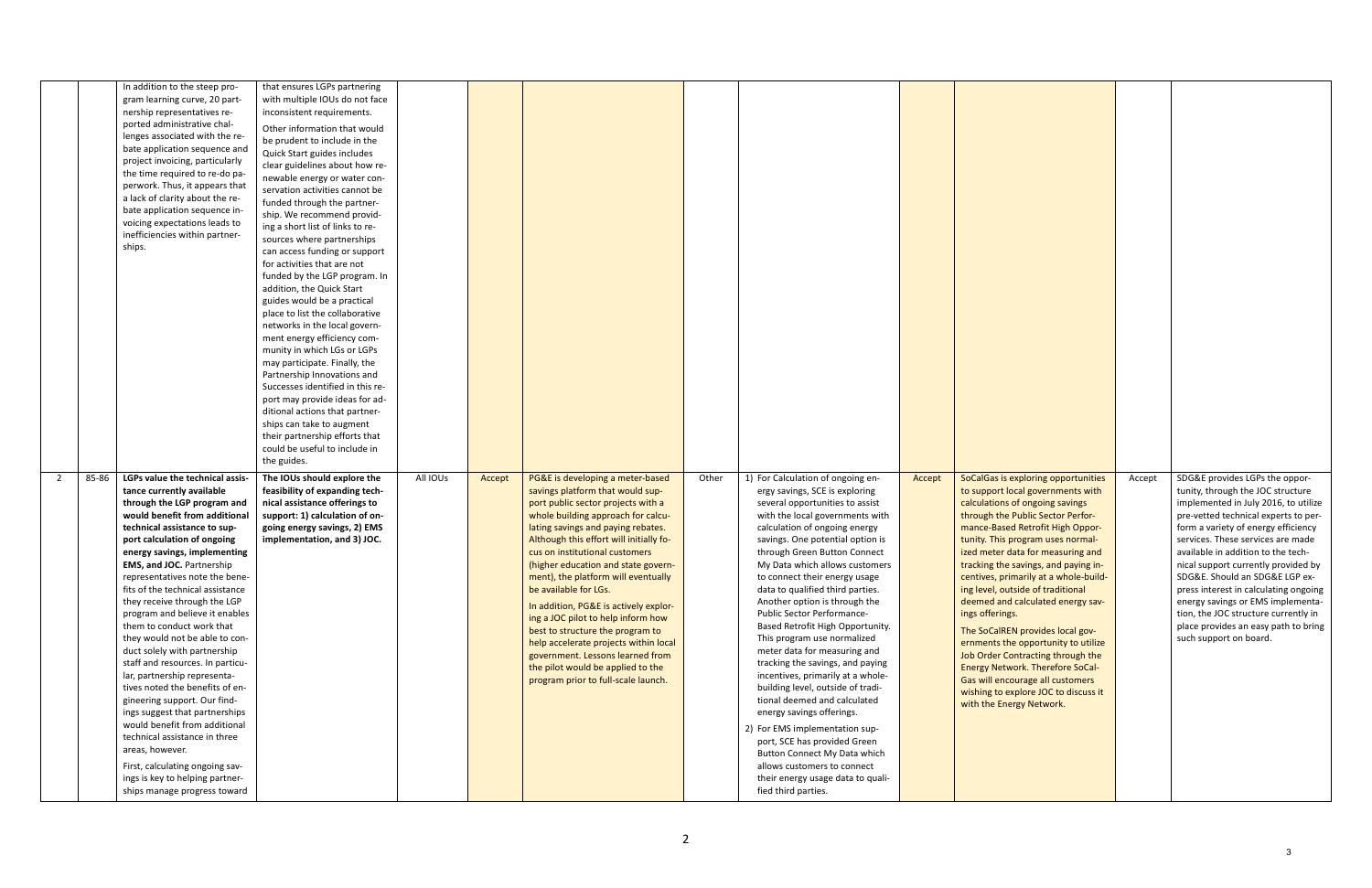|  | goals and to demonstrating        |  |  | 3) For Job Order Contracting,    |  |
|--|-----------------------------------|--|--|----------------------------------|--|
|  | the benefits of LGP work to       |  |  | SoCalREN provides local govern-  |  |
|  | key LG stakeholders. Repre-       |  |  | ments the opportunity to utilize |  |
|  | sentatives from 23 partner-       |  |  | Job Order Contracting through    |  |
|  | ships said they struggled to      |  |  | the Energy Network. As dis-      |  |
|  | calculate their energy savings    |  |  | cussed in SCE's Business Plan,   |  |
|  | by looking at past utility bills  |  |  | SCE will encourage all customers |  |
|  | because this requires technical   |  |  | wishing to explore JOC to lever- |  |
|  | mathematical calculations,        |  |  | age the Energy Network's JOC of- |  |
|  | which were further con-           |  |  | ferings.                         |  |
|  | founded by rate increases. Cal-   |  |  |                                  |  |
|  | culating savings can be partic-   |  |  |                                  |  |
|  | ularly challenging where there    |  |  |                                  |  |
|  |                                   |  |  |                                  |  |
|  | are multiple service accounts     |  |  |                                  |  |
|  | for one facility because linking  |  |  |                                  |  |
|  | together data from multiple       |  |  |                                  |  |
|  | meters to calculate the total     |  |  |                                  |  |
|  | energy savings for the project    |  |  |                                  |  |
|  | is difficult.                     |  |  |                                  |  |
|  | Second, EMS facilitate bench-     |  |  |                                  |  |
|  | marking and help LGs and          |  |  |                                  |  |
|  | LGPs identify and prioritize up-  |  |  |                                  |  |
|  | grade opportunities and con-      |  |  |                                  |  |
|  | duct troubleshooting. Findings    |  |  |                                  |  |
|  | indicate that many LGs do not     |  |  |                                  |  |
|  | have an EMS in place and          |  |  |                                  |  |
|  | those that do report that the     |  |  |                                  |  |
|  | system is outdated or that        |  |  |                                  |  |
|  | staff do not know how to use      |  |  |                                  |  |
|  | it. Partnerships and LGs would    |  |  |                                  |  |
|  | benefit from technical support    |  |  |                                  |  |
|  | encouraging the installation of   |  |  |                                  |  |
|  |                                   |  |  |                                  |  |
|  | EMS and helping to increase       |  |  |                                  |  |
|  | the functioning and utilization   |  |  |                                  |  |
|  | of existing systems.              |  |  |                                  |  |
|  | Third, some projects require      |  |  |                                  |  |
|  | an RFP process for municipal      |  |  |                                  |  |
|  | retrofit contractors and, for     |  |  |                                  |  |
|  | some partnerships, this task is   |  |  |                                  |  |
|  | beyond the expertise of LG        |  |  |                                  |  |
|  | staff. Indeed, some LGs ac-       |  |  |                                  |  |
|  | quired outside assistance to      |  |  |                                  |  |
|  | support the RFP process for       |  |  |                                  |  |
|  | municipal retrofits. These chal-  |  |  |                                  |  |
|  | lenges can delay retrofits.       |  |  |                                  |  |
|  | Some partnerships have bene-      |  |  |                                  |  |
|  | fitted from JOC made available    |  |  |                                  |  |
|  | through organizations such as     |  |  |                                  |  |
|  | the National Joint Powers Alli-   |  |  |                                  |  |
|  | ance that provide LGs with a      |  |  |                                  |  |
|  | list of pre-approved contrac-     |  |  |                                  |  |
|  |                                   |  |  |                                  |  |
|  | tors. Were the IOUs to provide    |  |  |                                  |  |
|  | JOC, it would expedite the pro-   |  |  |                                  |  |
|  | cess of selecting a qualified     |  |  |                                  |  |
|  | contractor for retrofit projects, |  |  |                                  |  |
|  | helping to shorten the project    |  |  |                                  |  |
|  | timelines.                        |  |  |                                  |  |

4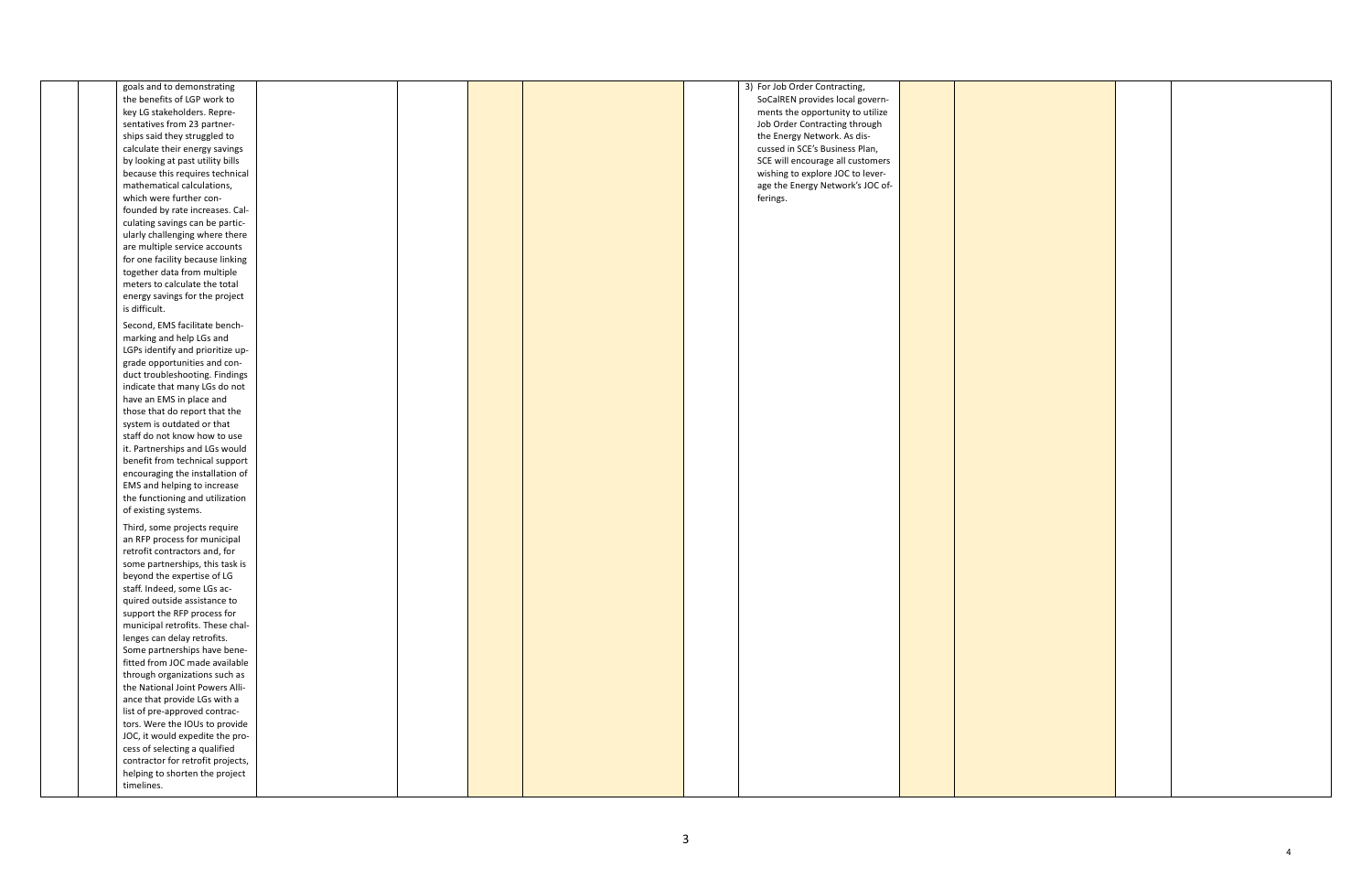| LGPs benefit from cross-part-<br>The IOUs and CPUC should fa-<br>In order to assist with greater best<br>SDG&E's Emerging Cities Program<br>86<br>IOUs and<br>PG&E actively supports and encour-<br>In order to assist with greater best<br>- 3<br>Accept<br>Accept<br>Accept<br>Accept<br><b>CPUC</b><br>ages collaboration of LGPs through<br>practice sharing and enhance effi-<br>and local government partnership<br>nership collaboration such as<br>cilitate the integration of non-<br>practice sharing and enhance effi-<br>the Rural Hard To Reach group as<br>ciencies, SCE and SoCalGas have<br>with SANDAG have created regional<br>the SEEC Forum, the CPUC-led<br>collaborating member LGs or<br>ciencies, SCE and SoCalGas have<br>well through the Central California<br>worked to regionalize partnerships<br>collaborative networks which allow<br><b>Stakeholder Advisory Group,</b><br>LGPs into existing collabora-<br>worked to regionalize partnerships<br>All Partners Meeting and through<br>non-partner LGs to collaborate with<br>and other regional collabora-<br>tions. The IOUs and CPUC have<br>incorporating several single city<br>by proposing to incorporate several<br>a high-level view of partner-<br>SEEC. Additionally, PG&E hosts two<br>single city partnerships into re-<br>LGPs and share energy efficiency<br>tive networks and forums.<br>partnerships into regional partner-<br>semi-annual All Partners meetings<br>best practices. Chula Vista's LGP<br>Many partnership representa-<br>ship needs and activities and<br>ships (e.g. Santa Ana to OC Cities,<br>gional partnerships (e.g. Santa Ana<br>tives cited the benefits of col-<br>to encourage collaborating/net-<br>Redlands to San Bernardino). Addi-<br>to OC Cities, Redlands to San Ber-<br>also leads an energy efficiency col-<br>may be able to recognize op-<br>working. The semi-annual All Part-<br>nardino). Additionally, SoCalGas<br>laborative for the South Bay non-<br>laboration across partnerships.<br>portunities for LGs and LGPs<br>tionally, SCE has peer-to-peer meet-<br>Indeed, representatives cited<br>that are not currently collabo-<br>ners meetings typically include at<br>ings, all partners meetings, a Cen-<br>and SCE participate in peer-to-peer<br>partner cities.<br>least one local representative from<br>relationships they developed<br>rating with others to join exist-<br>tral CA All Partners meeting, and<br>meetings, all partners' meetings, a<br>Non-partner local governments are<br><b>Central CA All Partners meeting,</b><br>through the program as<br>ing collaborative networks.<br>each Partnership.<br>Rural Hard to Reach working group<br>able to participate in all Statewide<br>among their most significant<br>IOU program managers should<br>to assist with collaboration, identify<br>and Rural Hard to Reach working<br>Energy Efficiency Collaborative pro-<br>issues, and share best practices.<br>program accomplishments.<br>encourage increased partner-<br>group to assist with collaboration,<br>grams including the SEEC Forum,<br>Collaboration can support ca-<br>ing and establish the necessary<br>identification of issues, and sharing<br>Beacon Program, and ClearPath<br>SCE currently provides opportuni-<br>pacity building, reduce individ-<br>connections among LGPs that<br>of best practices.<br>ties for non-LGP local governments<br>tool. Additionally, non-partner local<br>ual partnership costs, and ena-<br>would benefit from collabora-<br>to participate in Public Sector offer-<br>SoCalGas currently provides oppor-<br>governments are able to participate<br>tion. The LGPs should be al-<br>ble partnerships to transfer<br>tunities for non-LGP local govern-<br>in existing deemed, customized,<br>ings. Non-partner local govern-<br>proven techniques for project<br>lowed to decide what net-<br>ments are able to participate in all<br>ments to participate in Public Sec-<br>and certain third party programs.<br>implementation. Further, LGPs<br>works they participate in, se-<br>Statewide Energy Efficiency Collab-<br>tor offerings. Non-partner local gov-<br>have worked together to effec-<br>lecting the most pertinent net-<br>orative programs including the SEEC<br>ernments are able to participate in<br>tively lobby the IOUs and the<br>works.<br>Forum, Beacon Program, and Clear-<br>all Statewide Energy Efficiency Col-<br>CPUC to make changes that<br>Path tool. Additionally, non-partner<br>laborative programs including the<br>help the program better serve<br>local governments are able to par-<br>SEEC Forum, Beacon Program, and<br>California communities. Cross-<br>ClearPath tool. Additionally, non-<br>ticipate in existing express, custom-<br>partnership collaboration can<br>partner local governments are able<br>ized, and certain third party pro-<br>take many forms, including<br>grams. Lastly, SCE will continue to<br>to participate in existing express,<br>formalized regional partner-<br>evaluate potential new partners be-<br>customized, and certain third party<br>ships, informal partnerships to<br>ing mindful of their ability and de-<br>programs.<br>address specific needs, or op-<br>sire to be active participants.<br>portunities to exchange ideas<br>at meetings such as the annual<br>SEEC forum.<br>SCE worked in collaboration with<br>SDG&E worked in collaboration<br>87<br>Diversity in partnerships' SP<br>The CPUC and IOUs should<br>IOUs and<br>PG&E worked in collaboration with<br>SoCalGas worked in collaboration<br>$\overline{4}$<br>Accept<br>Accept<br>Accept<br>Accept<br><b>CPUC</b><br>with CPUC ED staff, the other IOUs,<br>activities and the current re-<br>adapt the SP tracking tool and<br>CPUC ED staff, the other IOUs, and<br>CPUC ED staff, the other IOUs, and<br>with CPUC ED staff, the other IOUs,<br>and LG partners to develop a<br>porting approach enable flexi-<br>metrics we developed to pro-<br>LG partners to develop a statewide<br>LG partners to develop a statewide<br>and LG partners to develop a<br>streamlined Strategic Plan Semi-An-<br>streamlined Strategic Plan Semi-An-<br>statewide streamlined Strategic<br>statewide streamlined Strategic<br>bility but preclude compari-<br>vide data essential to under-<br>son across partnerships. Inter-<br>nual Report. This revised report<br>Plan Semi-Annual Report. This re-<br>Plan Semi-Annual Report. This re-<br>standing project status and<br>nual Report. This revised report<br>vised report provides a concise un-<br>views with LGP representa-<br>accomplishments in support<br>provides a concise understanding of<br>provides a concise understanding of<br>vised report provides a concise un-<br>tives revealed considerable<br>of decision-making $-$ decisions<br>project status, scope, accomplish-<br>derstanding of project status,<br>derstanding of project status,<br>project status, scope, accomplish-<br>scope, accomplishments, and best<br>variability in partnerships' SP<br>ranging from those regarding<br>ments, and best practices. The first<br>ments, and best practices. The first<br>scope, accomplishments, and best<br>goal setting, SP activity selec-<br>program elements to those re-<br>revised Semi-Annual Report was<br>revised Semi-Annual Report was<br>practices. The first revised Semi-An-<br>practices. The first revised Semi-An-<br>tion processes, and tracking<br>garding the program's future<br>submitted in Oct 2016.<br>submitted in Oct 2016.<br>nual Report was submitted in Oct<br>nual Report was submitted in Oct<br>scope and funding.<br>2016.<br>and reporting processes.<br>2016.<br>While this flexibility may ena-<br>ble partnerships to tailor SP<br>activities to LGs' unique needs<br>and goals, this diversity pre-<br>cludes comparison across part-<br>nerships that are conducting<br>SP activities under the same<br>SP menu item. The apparent<br>lack of clarity and specificity in<br>some partnerships' objectives<br>also indicates an opportunity<br>for partnership implementers |  |  |  |  |  |  |
|-----------------------------------------------------------------------------------------------------------------------------------------------------------------------------------------------------------------------------------------------------------------------------------------------------------------------------------------------------------------------------------------------------------------------------------------------------------------------------------------------------------------------------------------------------------------------------------------------------------------------------------------------------------------------------------------------------------------------------------------------------------------------------------------------------------------------------------------------------------------------------------------------------------------------------------------------------------------------------------------------------------------------------------------------------------------------------------------------------------------------------------------------------------------------------------------------------------------------------------------------------------------------------------------------------------------------------------------------------------------------------------------------------------------------------------------------------------------------------------------------------------------------------------------------------------------------------------------------------------------------------------------------------------------------------------------------------------------------------------------------------------------------------------------------------------------------------------------------------------------------------------------------------------------------------------------------------------------------------------------------------------------------------------------------------------------------------------------------------------------------------------------------------------------------------------------------------------------------------------------------------------------------------------------------------------------------------------------------------------------------------------------------------------------------------------------------------------------------------------------------------------------------------------------------------------------------------------------------------------------------------------------------------------------------------------------------------------------------------------------------------------------------------------------------------------------------------------------------------------------------------------------------------------------------------------------------------------------------------------------------------------------------------------------------------------------------------------------------------------------------------------------------------------------------------------------------------------------------------------------------------------------------------------------------------------------------------------------------------------------------------------------------------------------------------------------------------------------------------------------------------------------------------------------------------------------------------------------------------------------------------------------------------------------------------------------------------------------------------------------------------------------------------------------------------------------------------------------------------------------------------------------------------------------------------------------------------------------------------------------------------------------------------------------------------------------------------------------------------------------------------------------------------------------------------------------------------------------------------------------------------------------------------------------------------------------------------------------------------------------------------------------------------------------------------------------------------------------------------------------------------------------------------------------------------------------------------------------------------------------------------------------------------------------------------------------------------------------------------------------------------------------------------------------------------------------------------------------------------------------------------------------------------------------------------------------------------------------------------------------------------------------------------------------------------------------------------------------------------------------------------------------------------------------------------------------------------------------------------------------------------------------------------------------------------------------------------------------------------------------------------------------------------------------------------------------------------------------------------------------------------------------------------------------------------------------------------------------------------------------------------------------------------------------------------------------------------------------------------------------------------------------------------------------------------------------------------------------------------------------------------------------------------------------------------------------------------------------------------------------------------------------------------------------------------------------------------------------------------------------------------------------------------------------------------------------------------------------------------------------------------------------------------------------------------------------------------------------------------------------------------------------------------------------------------------------------------------------------------------------------------------------------------------------------------------------------------------------------------------------------------------------------------------------------------------------------------------------------------------------------------------------------------------------------------------------------------------------------------------------------------------------------------------------------------------------------------------------------------------------------------------------------------------------------------------------------------------------------------------------------------------------------------------------------------------------------------------------------------------------------------------------------------------------------------------------------------------------------------------------------------------------------------------------------------------------------------------------------------------------------------------------------------------------------------------------------------------------------------------------------------------------------------------------------------------------------------------------------------------------------------------------------------------------------------------------------------------------------------------------------------------------------------------------------------------------------------------------------------------------------------------------------------------------------------------------------------------------------------------------------------------------------------------------------------------|--|--|--|--|--|--|
|                                                                                                                                                                                                                                                                                                                                                                                                                                                                                                                                                                                                                                                                                                                                                                                                                                                                                                                                                                                                                                                                                                                                                                                                                                                                                                                                                                                                                                                                                                                                                                                                                                                                                                                                                                                                                                                                                                                                                                                                                                                                                                                                                                                                                                                                                                                                                                                                                                                                                                                                                                                                                                                                                                                                                                                                                                                                                                                                                                                                                                                                                                                                                                                                                                                                                                                                                                                                                                                                                                                                                                                                                                                                                                                                                                                                                                                                                                                                                                                                                                                                                                                                                                                                                                                                                                                                                                                                                                                                                                                                                                                                                                                                                                                                                                                                                                                                                                                                                                                                                                                                                                                                                                                                                                                                                                                                                                                                                                                                                                                                                                                                                                                                                                                                                                                                                                                                                                                                                                                                                                                                                                                                                                                                                                                                                                                                                                                                                                                                                                                                                                                                                                                                                                                                                                                                                                                                                                                                                                                                                                                                                                                                                                                                                                                                                                                                                                                                                                                                                                                                                                                                                                                                                                                                                                                                                                                                                                                                                                                                                                                                                                                                                                                   |  |  |  |  |  |  |
|                                                                                                                                                                                                                                                                                                                                                                                                                                                                                                                                                                                                                                                                                                                                                                                                                                                                                                                                                                                                                                                                                                                                                                                                                                                                                                                                                                                                                                                                                                                                                                                                                                                                                                                                                                                                                                                                                                                                                                                                                                                                                                                                                                                                                                                                                                                                                                                                                                                                                                                                                                                                                                                                                                                                                                                                                                                                                                                                                                                                                                                                                                                                                                                                                                                                                                                                                                                                                                                                                                                                                                                                                                                                                                                                                                                                                                                                                                                                                                                                                                                                                                                                                                                                                                                                                                                                                                                                                                                                                                                                                                                                                                                                                                                                                                                                                                                                                                                                                                                                                                                                                                                                                                                                                                                                                                                                                                                                                                                                                                                                                                                                                                                                                                                                                                                                                                                                                                                                                                                                                                                                                                                                                                                                                                                                                                                                                                                                                                                                                                                                                                                                                                                                                                                                                                                                                                                                                                                                                                                                                                                                                                                                                                                                                                                                                                                                                                                                                                                                                                                                                                                                                                                                                                                                                                                                                                                                                                                                                                                                                                                                                                                                                                                   |  |  |  |  |  |  |
|                                                                                                                                                                                                                                                                                                                                                                                                                                                                                                                                                                                                                                                                                                                                                                                                                                                                                                                                                                                                                                                                                                                                                                                                                                                                                                                                                                                                                                                                                                                                                                                                                                                                                                                                                                                                                                                                                                                                                                                                                                                                                                                                                                                                                                                                                                                                                                                                                                                                                                                                                                                                                                                                                                                                                                                                                                                                                                                                                                                                                                                                                                                                                                                                                                                                                                                                                                                                                                                                                                                                                                                                                                                                                                                                                                                                                                                                                                                                                                                                                                                                                                                                                                                                                                                                                                                                                                                                                                                                                                                                                                                                                                                                                                                                                                                                                                                                                                                                                                                                                                                                                                                                                                                                                                                                                                                                                                                                                                                                                                                                                                                                                                                                                                                                                                                                                                                                                                                                                                                                                                                                                                                                                                                                                                                                                                                                                                                                                                                                                                                                                                                                                                                                                                                                                                                                                                                                                                                                                                                                                                                                                                                                                                                                                                                                                                                                                                                                                                                                                                                                                                                                                                                                                                                                                                                                                                                                                                                                                                                                                                                                                                                                                                                   |  |  |  |  |  |  |
|                                                                                                                                                                                                                                                                                                                                                                                                                                                                                                                                                                                                                                                                                                                                                                                                                                                                                                                                                                                                                                                                                                                                                                                                                                                                                                                                                                                                                                                                                                                                                                                                                                                                                                                                                                                                                                                                                                                                                                                                                                                                                                                                                                                                                                                                                                                                                                                                                                                                                                                                                                                                                                                                                                                                                                                                                                                                                                                                                                                                                                                                                                                                                                                                                                                                                                                                                                                                                                                                                                                                                                                                                                                                                                                                                                                                                                                                                                                                                                                                                                                                                                                                                                                                                                                                                                                                                                                                                                                                                                                                                                                                                                                                                                                                                                                                                                                                                                                                                                                                                                                                                                                                                                                                                                                                                                                                                                                                                                                                                                                                                                                                                                                                                                                                                                                                                                                                                                                                                                                                                                                                                                                                                                                                                                                                                                                                                                                                                                                                                                                                                                                                                                                                                                                                                                                                                                                                                                                                                                                                                                                                                                                                                                                                                                                                                                                                                                                                                                                                                                                                                                                                                                                                                                                                                                                                                                                                                                                                                                                                                                                                                                                                                                                   |  |  |  |  |  |  |
|                                                                                                                                                                                                                                                                                                                                                                                                                                                                                                                                                                                                                                                                                                                                                                                                                                                                                                                                                                                                                                                                                                                                                                                                                                                                                                                                                                                                                                                                                                                                                                                                                                                                                                                                                                                                                                                                                                                                                                                                                                                                                                                                                                                                                                                                                                                                                                                                                                                                                                                                                                                                                                                                                                                                                                                                                                                                                                                                                                                                                                                                                                                                                                                                                                                                                                                                                                                                                                                                                                                                                                                                                                                                                                                                                                                                                                                                                                                                                                                                                                                                                                                                                                                                                                                                                                                                                                                                                                                                                                                                                                                                                                                                                                                                                                                                                                                                                                                                                                                                                                                                                                                                                                                                                                                                                                                                                                                                                                                                                                                                                                                                                                                                                                                                                                                                                                                                                                                                                                                                                                                                                                                                                                                                                                                                                                                                                                                                                                                                                                                                                                                                                                                                                                                                                                                                                                                                                                                                                                                                                                                                                                                                                                                                                                                                                                                                                                                                                                                                                                                                                                                                                                                                                                                                                                                                                                                                                                                                                                                                                                                                                                                                                                                   |  |  |  |  |  |  |
|                                                                                                                                                                                                                                                                                                                                                                                                                                                                                                                                                                                                                                                                                                                                                                                                                                                                                                                                                                                                                                                                                                                                                                                                                                                                                                                                                                                                                                                                                                                                                                                                                                                                                                                                                                                                                                                                                                                                                                                                                                                                                                                                                                                                                                                                                                                                                                                                                                                                                                                                                                                                                                                                                                                                                                                                                                                                                                                                                                                                                                                                                                                                                                                                                                                                                                                                                                                                                                                                                                                                                                                                                                                                                                                                                                                                                                                                                                                                                                                                                                                                                                                                                                                                                                                                                                                                                                                                                                                                                                                                                                                                                                                                                                                                                                                                                                                                                                                                                                                                                                                                                                                                                                                                                                                                                                                                                                                                                                                                                                                                                                                                                                                                                                                                                                                                                                                                                                                                                                                                                                                                                                                                                                                                                                                                                                                                                                                                                                                                                                                                                                                                                                                                                                                                                                                                                                                                                                                                                                                                                                                                                                                                                                                                                                                                                                                                                                                                                                                                                                                                                                                                                                                                                                                                                                                                                                                                                                                                                                                                                                                                                                                                                                                   |  |  |  |  |  |  |
|                                                                                                                                                                                                                                                                                                                                                                                                                                                                                                                                                                                                                                                                                                                                                                                                                                                                                                                                                                                                                                                                                                                                                                                                                                                                                                                                                                                                                                                                                                                                                                                                                                                                                                                                                                                                                                                                                                                                                                                                                                                                                                                                                                                                                                                                                                                                                                                                                                                                                                                                                                                                                                                                                                                                                                                                                                                                                                                                                                                                                                                                                                                                                                                                                                                                                                                                                                                                                                                                                                                                                                                                                                                                                                                                                                                                                                                                                                                                                                                                                                                                                                                                                                                                                                                                                                                                                                                                                                                                                                                                                                                                                                                                                                                                                                                                                                                                                                                                                                                                                                                                                                                                                                                                                                                                                                                                                                                                                                                                                                                                                                                                                                                                                                                                                                                                                                                                                                                                                                                                                                                                                                                                                                                                                                                                                                                                                                                                                                                                                                                                                                                                                                                                                                                                                                                                                                                                                                                                                                                                                                                                                                                                                                                                                                                                                                                                                                                                                                                                                                                                                                                                                                                                                                                                                                                                                                                                                                                                                                                                                                                                                                                                                                                   |  |  |  |  |  |  |
|                                                                                                                                                                                                                                                                                                                                                                                                                                                                                                                                                                                                                                                                                                                                                                                                                                                                                                                                                                                                                                                                                                                                                                                                                                                                                                                                                                                                                                                                                                                                                                                                                                                                                                                                                                                                                                                                                                                                                                                                                                                                                                                                                                                                                                                                                                                                                                                                                                                                                                                                                                                                                                                                                                                                                                                                                                                                                                                                                                                                                                                                                                                                                                                                                                                                                                                                                                                                                                                                                                                                                                                                                                                                                                                                                                                                                                                                                                                                                                                                                                                                                                                                                                                                                                                                                                                                                                                                                                                                                                                                                                                                                                                                                                                                                                                                                                                                                                                                                                                                                                                                                                                                                                                                                                                                                                                                                                                                                                                                                                                                                                                                                                                                                                                                                                                                                                                                                                                                                                                                                                                                                                                                                                                                                                                                                                                                                                                                                                                                                                                                                                                                                                                                                                                                                                                                                                                                                                                                                                                                                                                                                                                                                                                                                                                                                                                                                                                                                                                                                                                                                                                                                                                                                                                                                                                                                                                                                                                                                                                                                                                                                                                                                                                   |  |  |  |  |  |  |
|                                                                                                                                                                                                                                                                                                                                                                                                                                                                                                                                                                                                                                                                                                                                                                                                                                                                                                                                                                                                                                                                                                                                                                                                                                                                                                                                                                                                                                                                                                                                                                                                                                                                                                                                                                                                                                                                                                                                                                                                                                                                                                                                                                                                                                                                                                                                                                                                                                                                                                                                                                                                                                                                                                                                                                                                                                                                                                                                                                                                                                                                                                                                                                                                                                                                                                                                                                                                                                                                                                                                                                                                                                                                                                                                                                                                                                                                                                                                                                                                                                                                                                                                                                                                                                                                                                                                                                                                                                                                                                                                                                                                                                                                                                                                                                                                                                                                                                                                                                                                                                                                                                                                                                                                                                                                                                                                                                                                                                                                                                                                                                                                                                                                                                                                                                                                                                                                                                                                                                                                                                                                                                                                                                                                                                                                                                                                                                                                                                                                                                                                                                                                                                                                                                                                                                                                                                                                                                                                                                                                                                                                                                                                                                                                                                                                                                                                                                                                                                                                                                                                                                                                                                                                                                                                                                                                                                                                                                                                                                                                                                                                                                                                                                                   |  |  |  |  |  |  |
|                                                                                                                                                                                                                                                                                                                                                                                                                                                                                                                                                                                                                                                                                                                                                                                                                                                                                                                                                                                                                                                                                                                                                                                                                                                                                                                                                                                                                                                                                                                                                                                                                                                                                                                                                                                                                                                                                                                                                                                                                                                                                                                                                                                                                                                                                                                                                                                                                                                                                                                                                                                                                                                                                                                                                                                                                                                                                                                                                                                                                                                                                                                                                                                                                                                                                                                                                                                                                                                                                                                                                                                                                                                                                                                                                                                                                                                                                                                                                                                                                                                                                                                                                                                                                                                                                                                                                                                                                                                                                                                                                                                                                                                                                                                                                                                                                                                                                                                                                                                                                                                                                                                                                                                                                                                                                                                                                                                                                                                                                                                                                                                                                                                                                                                                                                                                                                                                                                                                                                                                                                                                                                                                                                                                                                                                                                                                                                                                                                                                                                                                                                                                                                                                                                                                                                                                                                                                                                                                                                                                                                                                                                                                                                                                                                                                                                                                                                                                                                                                                                                                                                                                                                                                                                                                                                                                                                                                                                                                                                                                                                                                                                                                                                                   |  |  |  |  |  |  |
|                                                                                                                                                                                                                                                                                                                                                                                                                                                                                                                                                                                                                                                                                                                                                                                                                                                                                                                                                                                                                                                                                                                                                                                                                                                                                                                                                                                                                                                                                                                                                                                                                                                                                                                                                                                                                                                                                                                                                                                                                                                                                                                                                                                                                                                                                                                                                                                                                                                                                                                                                                                                                                                                                                                                                                                                                                                                                                                                                                                                                                                                                                                                                                                                                                                                                                                                                                                                                                                                                                                                                                                                                                                                                                                                                                                                                                                                                                                                                                                                                                                                                                                                                                                                                                                                                                                                                                                                                                                                                                                                                                                                                                                                                                                                                                                                                                                                                                                                                                                                                                                                                                                                                                                                                                                                                                                                                                                                                                                                                                                                                                                                                                                                                                                                                                                                                                                                                                                                                                                                                                                                                                                                                                                                                                                                                                                                                                                                                                                                                                                                                                                                                                                                                                                                                                                                                                                                                                                                                                                                                                                                                                                                                                                                                                                                                                                                                                                                                                                                                                                                                                                                                                                                                                                                                                                                                                                                                                                                                                                                                                                                                                                                                                                   |  |  |  |  |  |  |
|                                                                                                                                                                                                                                                                                                                                                                                                                                                                                                                                                                                                                                                                                                                                                                                                                                                                                                                                                                                                                                                                                                                                                                                                                                                                                                                                                                                                                                                                                                                                                                                                                                                                                                                                                                                                                                                                                                                                                                                                                                                                                                                                                                                                                                                                                                                                                                                                                                                                                                                                                                                                                                                                                                                                                                                                                                                                                                                                                                                                                                                                                                                                                                                                                                                                                                                                                                                                                                                                                                                                                                                                                                                                                                                                                                                                                                                                                                                                                                                                                                                                                                                                                                                                                                                                                                                                                                                                                                                                                                                                                                                                                                                                                                                                                                                                                                                                                                                                                                                                                                                                                                                                                                                                                                                                                                                                                                                                                                                                                                                                                                                                                                                                                                                                                                                                                                                                                                                                                                                                                                                                                                                                                                                                                                                                                                                                                                                                                                                                                                                                                                                                                                                                                                                                                                                                                                                                                                                                                                                                                                                                                                                                                                                                                                                                                                                                                                                                                                                                                                                                                                                                                                                                                                                                                                                                                                                                                                                                                                                                                                                                                                                                                                                   |  |  |  |  |  |  |
|                                                                                                                                                                                                                                                                                                                                                                                                                                                                                                                                                                                                                                                                                                                                                                                                                                                                                                                                                                                                                                                                                                                                                                                                                                                                                                                                                                                                                                                                                                                                                                                                                                                                                                                                                                                                                                                                                                                                                                                                                                                                                                                                                                                                                                                                                                                                                                                                                                                                                                                                                                                                                                                                                                                                                                                                                                                                                                                                                                                                                                                                                                                                                                                                                                                                                                                                                                                                                                                                                                                                                                                                                                                                                                                                                                                                                                                                                                                                                                                                                                                                                                                                                                                                                                                                                                                                                                                                                                                                                                                                                                                                                                                                                                                                                                                                                                                                                                                                                                                                                                                                                                                                                                                                                                                                                                                                                                                                                                                                                                                                                                                                                                                                                                                                                                                                                                                                                                                                                                                                                                                                                                                                                                                                                                                                                                                                                                                                                                                                                                                                                                                                                                                                                                                                                                                                                                                                                                                                                                                                                                                                                                                                                                                                                                                                                                                                                                                                                                                                                                                                                                                                                                                                                                                                                                                                                                                                                                                                                                                                                                                                                                                                                                                   |  |  |  |  |  |  |
|                                                                                                                                                                                                                                                                                                                                                                                                                                                                                                                                                                                                                                                                                                                                                                                                                                                                                                                                                                                                                                                                                                                                                                                                                                                                                                                                                                                                                                                                                                                                                                                                                                                                                                                                                                                                                                                                                                                                                                                                                                                                                                                                                                                                                                                                                                                                                                                                                                                                                                                                                                                                                                                                                                                                                                                                                                                                                                                                                                                                                                                                                                                                                                                                                                                                                                                                                                                                                                                                                                                                                                                                                                                                                                                                                                                                                                                                                                                                                                                                                                                                                                                                                                                                                                                                                                                                                                                                                                                                                                                                                                                                                                                                                                                                                                                                                                                                                                                                                                                                                                                                                                                                                                                                                                                                                                                                                                                                                                                                                                                                                                                                                                                                                                                                                                                                                                                                                                                                                                                                                                                                                                                                                                                                                                                                                                                                                                                                                                                                                                                                                                                                                                                                                                                                                                                                                                                                                                                                                                                                                                                                                                                                                                                                                                                                                                                                                                                                                                                                                                                                                                                                                                                                                                                                                                                                                                                                                                                                                                                                                                                                                                                                                                                   |  |  |  |  |  |  |
|                                                                                                                                                                                                                                                                                                                                                                                                                                                                                                                                                                                                                                                                                                                                                                                                                                                                                                                                                                                                                                                                                                                                                                                                                                                                                                                                                                                                                                                                                                                                                                                                                                                                                                                                                                                                                                                                                                                                                                                                                                                                                                                                                                                                                                                                                                                                                                                                                                                                                                                                                                                                                                                                                                                                                                                                                                                                                                                                                                                                                                                                                                                                                                                                                                                                                                                                                                                                                                                                                                                                                                                                                                                                                                                                                                                                                                                                                                                                                                                                                                                                                                                                                                                                                                                                                                                                                                                                                                                                                                                                                                                                                                                                                                                                                                                                                                                                                                                                                                                                                                                                                                                                                                                                                                                                                                                                                                                                                                                                                                                                                                                                                                                                                                                                                                                                                                                                                                                                                                                                                                                                                                                                                                                                                                                                                                                                                                                                                                                                                                                                                                                                                                                                                                                                                                                                                                                                                                                                                                                                                                                                                                                                                                                                                                                                                                                                                                                                                                                                                                                                                                                                                                                                                                                                                                                                                                                                                                                                                                                                                                                                                                                                                                                   |  |  |  |  |  |  |
|                                                                                                                                                                                                                                                                                                                                                                                                                                                                                                                                                                                                                                                                                                                                                                                                                                                                                                                                                                                                                                                                                                                                                                                                                                                                                                                                                                                                                                                                                                                                                                                                                                                                                                                                                                                                                                                                                                                                                                                                                                                                                                                                                                                                                                                                                                                                                                                                                                                                                                                                                                                                                                                                                                                                                                                                                                                                                                                                                                                                                                                                                                                                                                                                                                                                                                                                                                                                                                                                                                                                                                                                                                                                                                                                                                                                                                                                                                                                                                                                                                                                                                                                                                                                                                                                                                                                                                                                                                                                                                                                                                                                                                                                                                                                                                                                                                                                                                                                                                                                                                                                                                                                                                                                                                                                                                                                                                                                                                                                                                                                                                                                                                                                                                                                                                                                                                                                                                                                                                                                                                                                                                                                                                                                                                                                                                                                                                                                                                                                                                                                                                                                                                                                                                                                                                                                                                                                                                                                                                                                                                                                                                                                                                                                                                                                                                                                                                                                                                                                                                                                                                                                                                                                                                                                                                                                                                                                                                                                                                                                                                                                                                                                                                                   |  |  |  |  |  |  |
|                                                                                                                                                                                                                                                                                                                                                                                                                                                                                                                                                                                                                                                                                                                                                                                                                                                                                                                                                                                                                                                                                                                                                                                                                                                                                                                                                                                                                                                                                                                                                                                                                                                                                                                                                                                                                                                                                                                                                                                                                                                                                                                                                                                                                                                                                                                                                                                                                                                                                                                                                                                                                                                                                                                                                                                                                                                                                                                                                                                                                                                                                                                                                                                                                                                                                                                                                                                                                                                                                                                                                                                                                                                                                                                                                                                                                                                                                                                                                                                                                                                                                                                                                                                                                                                                                                                                                                                                                                                                                                                                                                                                                                                                                                                                                                                                                                                                                                                                                                                                                                                                                                                                                                                                                                                                                                                                                                                                                                                                                                                                                                                                                                                                                                                                                                                                                                                                                                                                                                                                                                                                                                                                                                                                                                                                                                                                                                                                                                                                                                                                                                                                                                                                                                                                                                                                                                                                                                                                                                                                                                                                                                                                                                                                                                                                                                                                                                                                                                                                                                                                                                                                                                                                                                                                                                                                                                                                                                                                                                                                                                                                                                                                                                                   |  |  |  |  |  |  |
|                                                                                                                                                                                                                                                                                                                                                                                                                                                                                                                                                                                                                                                                                                                                                                                                                                                                                                                                                                                                                                                                                                                                                                                                                                                                                                                                                                                                                                                                                                                                                                                                                                                                                                                                                                                                                                                                                                                                                                                                                                                                                                                                                                                                                                                                                                                                                                                                                                                                                                                                                                                                                                                                                                                                                                                                                                                                                                                                                                                                                                                                                                                                                                                                                                                                                                                                                                                                                                                                                                                                                                                                                                                                                                                                                                                                                                                                                                                                                                                                                                                                                                                                                                                                                                                                                                                                                                                                                                                                                                                                                                                                                                                                                                                                                                                                                                                                                                                                                                                                                                                                                                                                                                                                                                                                                                                                                                                                                                                                                                                                                                                                                                                                                                                                                                                                                                                                                                                                                                                                                                                                                                                                                                                                                                                                                                                                                                                                                                                                                                                                                                                                                                                                                                                                                                                                                                                                                                                                                                                                                                                                                                                                                                                                                                                                                                                                                                                                                                                                                                                                                                                                                                                                                                                                                                                                                                                                                                                                                                                                                                                                                                                                                                                   |  |  |  |  |  |  |
|                                                                                                                                                                                                                                                                                                                                                                                                                                                                                                                                                                                                                                                                                                                                                                                                                                                                                                                                                                                                                                                                                                                                                                                                                                                                                                                                                                                                                                                                                                                                                                                                                                                                                                                                                                                                                                                                                                                                                                                                                                                                                                                                                                                                                                                                                                                                                                                                                                                                                                                                                                                                                                                                                                                                                                                                                                                                                                                                                                                                                                                                                                                                                                                                                                                                                                                                                                                                                                                                                                                                                                                                                                                                                                                                                                                                                                                                                                                                                                                                                                                                                                                                                                                                                                                                                                                                                                                                                                                                                                                                                                                                                                                                                                                                                                                                                                                                                                                                                                                                                                                                                                                                                                                                                                                                                                                                                                                                                                                                                                                                                                                                                                                                                                                                                                                                                                                                                                                                                                                                                                                                                                                                                                                                                                                                                                                                                                                                                                                                                                                                                                                                                                                                                                                                                                                                                                                                                                                                                                                                                                                                                                                                                                                                                                                                                                                                                                                                                                                                                                                                                                                                                                                                                                                                                                                                                                                                                                                                                                                                                                                                                                                                                                                   |  |  |  |  |  |  |
|                                                                                                                                                                                                                                                                                                                                                                                                                                                                                                                                                                                                                                                                                                                                                                                                                                                                                                                                                                                                                                                                                                                                                                                                                                                                                                                                                                                                                                                                                                                                                                                                                                                                                                                                                                                                                                                                                                                                                                                                                                                                                                                                                                                                                                                                                                                                                                                                                                                                                                                                                                                                                                                                                                                                                                                                                                                                                                                                                                                                                                                                                                                                                                                                                                                                                                                                                                                                                                                                                                                                                                                                                                                                                                                                                                                                                                                                                                                                                                                                                                                                                                                                                                                                                                                                                                                                                                                                                                                                                                                                                                                                                                                                                                                                                                                                                                                                                                                                                                                                                                                                                                                                                                                                                                                                                                                                                                                                                                                                                                                                                                                                                                                                                                                                                                                                                                                                                                                                                                                                                                                                                                                                                                                                                                                                                                                                                                                                                                                                                                                                                                                                                                                                                                                                                                                                                                                                                                                                                                                                                                                                                                                                                                                                                                                                                                                                                                                                                                                                                                                                                                                                                                                                                                                                                                                                                                                                                                                                                                                                                                                                                                                                                                                   |  |  |  |  |  |  |
|                                                                                                                                                                                                                                                                                                                                                                                                                                                                                                                                                                                                                                                                                                                                                                                                                                                                                                                                                                                                                                                                                                                                                                                                                                                                                                                                                                                                                                                                                                                                                                                                                                                                                                                                                                                                                                                                                                                                                                                                                                                                                                                                                                                                                                                                                                                                                                                                                                                                                                                                                                                                                                                                                                                                                                                                                                                                                                                                                                                                                                                                                                                                                                                                                                                                                                                                                                                                                                                                                                                                                                                                                                                                                                                                                                                                                                                                                                                                                                                                                                                                                                                                                                                                                                                                                                                                                                                                                                                                                                                                                                                                                                                                                                                                                                                                                                                                                                                                                                                                                                                                                                                                                                                                                                                                                                                                                                                                                                                                                                                                                                                                                                                                                                                                                                                                                                                                                                                                                                                                                                                                                                                                                                                                                                                                                                                                                                                                                                                                                                                                                                                                                                                                                                                                                                                                                                                                                                                                                                                                                                                                                                                                                                                                                                                                                                                                                                                                                                                                                                                                                                                                                                                                                                                                                                                                                                                                                                                                                                                                                                                                                                                                                                                   |  |  |  |  |  |  |
|                                                                                                                                                                                                                                                                                                                                                                                                                                                                                                                                                                                                                                                                                                                                                                                                                                                                                                                                                                                                                                                                                                                                                                                                                                                                                                                                                                                                                                                                                                                                                                                                                                                                                                                                                                                                                                                                                                                                                                                                                                                                                                                                                                                                                                                                                                                                                                                                                                                                                                                                                                                                                                                                                                                                                                                                                                                                                                                                                                                                                                                                                                                                                                                                                                                                                                                                                                                                                                                                                                                                                                                                                                                                                                                                                                                                                                                                                                                                                                                                                                                                                                                                                                                                                                                                                                                                                                                                                                                                                                                                                                                                                                                                                                                                                                                                                                                                                                                                                                                                                                                                                                                                                                                                                                                                                                                                                                                                                                                                                                                                                                                                                                                                                                                                                                                                                                                                                                                                                                                                                                                                                                                                                                                                                                                                                                                                                                                                                                                                                                                                                                                                                                                                                                                                                                                                                                                                                                                                                                                                                                                                                                                                                                                                                                                                                                                                                                                                                                                                                                                                                                                                                                                                                                                                                                                                                                                                                                                                                                                                                                                                                                                                                                                   |  |  |  |  |  |  |
|                                                                                                                                                                                                                                                                                                                                                                                                                                                                                                                                                                                                                                                                                                                                                                                                                                                                                                                                                                                                                                                                                                                                                                                                                                                                                                                                                                                                                                                                                                                                                                                                                                                                                                                                                                                                                                                                                                                                                                                                                                                                                                                                                                                                                                                                                                                                                                                                                                                                                                                                                                                                                                                                                                                                                                                                                                                                                                                                                                                                                                                                                                                                                                                                                                                                                                                                                                                                                                                                                                                                                                                                                                                                                                                                                                                                                                                                                                                                                                                                                                                                                                                                                                                                                                                                                                                                                                                                                                                                                                                                                                                                                                                                                                                                                                                                                                                                                                                                                                                                                                                                                                                                                                                                                                                                                                                                                                                                                                                                                                                                                                                                                                                                                                                                                                                                                                                                                                                                                                                                                                                                                                                                                                                                                                                                                                                                                                                                                                                                                                                                                                                                                                                                                                                                                                                                                                                                                                                                                                                                                                                                                                                                                                                                                                                                                                                                                                                                                                                                                                                                                                                                                                                                                                                                                                                                                                                                                                                                                                                                                                                                                                                                                                                   |  |  |  |  |  |  |
|                                                                                                                                                                                                                                                                                                                                                                                                                                                                                                                                                                                                                                                                                                                                                                                                                                                                                                                                                                                                                                                                                                                                                                                                                                                                                                                                                                                                                                                                                                                                                                                                                                                                                                                                                                                                                                                                                                                                                                                                                                                                                                                                                                                                                                                                                                                                                                                                                                                                                                                                                                                                                                                                                                                                                                                                                                                                                                                                                                                                                                                                                                                                                                                                                                                                                                                                                                                                                                                                                                                                                                                                                                                                                                                                                                                                                                                                                                                                                                                                                                                                                                                                                                                                                                                                                                                                                                                                                                                                                                                                                                                                                                                                                                                                                                                                                                                                                                                                                                                                                                                                                                                                                                                                                                                                                                                                                                                                                                                                                                                                                                                                                                                                                                                                                                                                                                                                                                                                                                                                                                                                                                                                                                                                                                                                                                                                                                                                                                                                                                                                                                                                                                                                                                                                                                                                                                                                                                                                                                                                                                                                                                                                                                                                                                                                                                                                                                                                                                                                                                                                                                                                                                                                                                                                                                                                                                                                                                                                                                                                                                                                                                                                                                                   |  |  |  |  |  |  |
|                                                                                                                                                                                                                                                                                                                                                                                                                                                                                                                                                                                                                                                                                                                                                                                                                                                                                                                                                                                                                                                                                                                                                                                                                                                                                                                                                                                                                                                                                                                                                                                                                                                                                                                                                                                                                                                                                                                                                                                                                                                                                                                                                                                                                                                                                                                                                                                                                                                                                                                                                                                                                                                                                                                                                                                                                                                                                                                                                                                                                                                                                                                                                                                                                                                                                                                                                                                                                                                                                                                                                                                                                                                                                                                                                                                                                                                                                                                                                                                                                                                                                                                                                                                                                                                                                                                                                                                                                                                                                                                                                                                                                                                                                                                                                                                                                                                                                                                                                                                                                                                                                                                                                                                                                                                                                                                                                                                                                                                                                                                                                                                                                                                                                                                                                                                                                                                                                                                                                                                                                                                                                                                                                                                                                                                                                                                                                                                                                                                                                                                                                                                                                                                                                                                                                                                                                                                                                                                                                                                                                                                                                                                                                                                                                                                                                                                                                                                                                                                                                                                                                                                                                                                                                                                                                                                                                                                                                                                                                                                                                                                                                                                                                                                   |  |  |  |  |  |  |
|                                                                                                                                                                                                                                                                                                                                                                                                                                                                                                                                                                                                                                                                                                                                                                                                                                                                                                                                                                                                                                                                                                                                                                                                                                                                                                                                                                                                                                                                                                                                                                                                                                                                                                                                                                                                                                                                                                                                                                                                                                                                                                                                                                                                                                                                                                                                                                                                                                                                                                                                                                                                                                                                                                                                                                                                                                                                                                                                                                                                                                                                                                                                                                                                                                                                                                                                                                                                                                                                                                                                                                                                                                                                                                                                                                                                                                                                                                                                                                                                                                                                                                                                                                                                                                                                                                                                                                                                                                                                                                                                                                                                                                                                                                                                                                                                                                                                                                                                                                                                                                                                                                                                                                                                                                                                                                                                                                                                                                                                                                                                                                                                                                                                                                                                                                                                                                                                                                                                                                                                                                                                                                                                                                                                                                                                                                                                                                                                                                                                                                                                                                                                                                                                                                                                                                                                                                                                                                                                                                                                                                                                                                                                                                                                                                                                                                                                                                                                                                                                                                                                                                                                                                                                                                                                                                                                                                                                                                                                                                                                                                                                                                                                                                                   |  |  |  |  |  |  |
|                                                                                                                                                                                                                                                                                                                                                                                                                                                                                                                                                                                                                                                                                                                                                                                                                                                                                                                                                                                                                                                                                                                                                                                                                                                                                                                                                                                                                                                                                                                                                                                                                                                                                                                                                                                                                                                                                                                                                                                                                                                                                                                                                                                                                                                                                                                                                                                                                                                                                                                                                                                                                                                                                                                                                                                                                                                                                                                                                                                                                                                                                                                                                                                                                                                                                                                                                                                                                                                                                                                                                                                                                                                                                                                                                                                                                                                                                                                                                                                                                                                                                                                                                                                                                                                                                                                                                                                                                                                                                                                                                                                                                                                                                                                                                                                                                                                                                                                                                                                                                                                                                                                                                                                                                                                                                                                                                                                                                                                                                                                                                                                                                                                                                                                                                                                                                                                                                                                                                                                                                                                                                                                                                                                                                                                                                                                                                                                                                                                                                                                                                                                                                                                                                                                                                                                                                                                                                                                                                                                                                                                                                                                                                                                                                                                                                                                                                                                                                                                                                                                                                                                                                                                                                                                                                                                                                                                                                                                                                                                                                                                                                                                                                                                   |  |  |  |  |  |  |
|                                                                                                                                                                                                                                                                                                                                                                                                                                                                                                                                                                                                                                                                                                                                                                                                                                                                                                                                                                                                                                                                                                                                                                                                                                                                                                                                                                                                                                                                                                                                                                                                                                                                                                                                                                                                                                                                                                                                                                                                                                                                                                                                                                                                                                                                                                                                                                                                                                                                                                                                                                                                                                                                                                                                                                                                                                                                                                                                                                                                                                                                                                                                                                                                                                                                                                                                                                                                                                                                                                                                                                                                                                                                                                                                                                                                                                                                                                                                                                                                                                                                                                                                                                                                                                                                                                                                                                                                                                                                                                                                                                                                                                                                                                                                                                                                                                                                                                                                                                                                                                                                                                                                                                                                                                                                                                                                                                                                                                                                                                                                                                                                                                                                                                                                                                                                                                                                                                                                                                                                                                                                                                                                                                                                                                                                                                                                                                                                                                                                                                                                                                                                                                                                                                                                                                                                                                                                                                                                                                                                                                                                                                                                                                                                                                                                                                                                                                                                                                                                                                                                                                                                                                                                                                                                                                                                                                                                                                                                                                                                                                                                                                                                                                                   |  |  |  |  |  |  |
|                                                                                                                                                                                                                                                                                                                                                                                                                                                                                                                                                                                                                                                                                                                                                                                                                                                                                                                                                                                                                                                                                                                                                                                                                                                                                                                                                                                                                                                                                                                                                                                                                                                                                                                                                                                                                                                                                                                                                                                                                                                                                                                                                                                                                                                                                                                                                                                                                                                                                                                                                                                                                                                                                                                                                                                                                                                                                                                                                                                                                                                                                                                                                                                                                                                                                                                                                                                                                                                                                                                                                                                                                                                                                                                                                                                                                                                                                                                                                                                                                                                                                                                                                                                                                                                                                                                                                                                                                                                                                                                                                                                                                                                                                                                                                                                                                                                                                                                                                                                                                                                                                                                                                                                                                                                                                                                                                                                                                                                                                                                                                                                                                                                                                                                                                                                                                                                                                                                                                                                                                                                                                                                                                                                                                                                                                                                                                                                                                                                                                                                                                                                                                                                                                                                                                                                                                                                                                                                                                                                                                                                                                                                                                                                                                                                                                                                                                                                                                                                                                                                                                                                                                                                                                                                                                                                                                                                                                                                                                                                                                                                                                                                                                                                   |  |  |  |  |  |  |
|                                                                                                                                                                                                                                                                                                                                                                                                                                                                                                                                                                                                                                                                                                                                                                                                                                                                                                                                                                                                                                                                                                                                                                                                                                                                                                                                                                                                                                                                                                                                                                                                                                                                                                                                                                                                                                                                                                                                                                                                                                                                                                                                                                                                                                                                                                                                                                                                                                                                                                                                                                                                                                                                                                                                                                                                                                                                                                                                                                                                                                                                                                                                                                                                                                                                                                                                                                                                                                                                                                                                                                                                                                                                                                                                                                                                                                                                                                                                                                                                                                                                                                                                                                                                                                                                                                                                                                                                                                                                                                                                                                                                                                                                                                                                                                                                                                                                                                                                                                                                                                                                                                                                                                                                                                                                                                                                                                                                                                                                                                                                                                                                                                                                                                                                                                                                                                                                                                                                                                                                                                                                                                                                                                                                                                                                                                                                                                                                                                                                                                                                                                                                                                                                                                                                                                                                                                                                                                                                                                                                                                                                                                                                                                                                                                                                                                                                                                                                                                                                                                                                                                                                                                                                                                                                                                                                                                                                                                                                                                                                                                                                                                                                                                                   |  |  |  |  |  |  |
|                                                                                                                                                                                                                                                                                                                                                                                                                                                                                                                                                                                                                                                                                                                                                                                                                                                                                                                                                                                                                                                                                                                                                                                                                                                                                                                                                                                                                                                                                                                                                                                                                                                                                                                                                                                                                                                                                                                                                                                                                                                                                                                                                                                                                                                                                                                                                                                                                                                                                                                                                                                                                                                                                                                                                                                                                                                                                                                                                                                                                                                                                                                                                                                                                                                                                                                                                                                                                                                                                                                                                                                                                                                                                                                                                                                                                                                                                                                                                                                                                                                                                                                                                                                                                                                                                                                                                                                                                                                                                                                                                                                                                                                                                                                                                                                                                                                                                                                                                                                                                                                                                                                                                                                                                                                                                                                                                                                                                                                                                                                                                                                                                                                                                                                                                                                                                                                                                                                                                                                                                                                                                                                                                                                                                                                                                                                                                                                                                                                                                                                                                                                                                                                                                                                                                                                                                                                                                                                                                                                                                                                                                                                                                                                                                                                                                                                                                                                                                                                                                                                                                                                                                                                                                                                                                                                                                                                                                                                                                                                                                                                                                                                                                                                   |  |  |  |  |  |  |
|                                                                                                                                                                                                                                                                                                                                                                                                                                                                                                                                                                                                                                                                                                                                                                                                                                                                                                                                                                                                                                                                                                                                                                                                                                                                                                                                                                                                                                                                                                                                                                                                                                                                                                                                                                                                                                                                                                                                                                                                                                                                                                                                                                                                                                                                                                                                                                                                                                                                                                                                                                                                                                                                                                                                                                                                                                                                                                                                                                                                                                                                                                                                                                                                                                                                                                                                                                                                                                                                                                                                                                                                                                                                                                                                                                                                                                                                                                                                                                                                                                                                                                                                                                                                                                                                                                                                                                                                                                                                                                                                                                                                                                                                                                                                                                                                                                                                                                                                                                                                                                                                                                                                                                                                                                                                                                                                                                                                                                                                                                                                                                                                                                                                                                                                                                                                                                                                                                                                                                                                                                                                                                                                                                                                                                                                                                                                                                                                                                                                                                                                                                                                                                                                                                                                                                                                                                                                                                                                                                                                                                                                                                                                                                                                                                                                                                                                                                                                                                                                                                                                                                                                                                                                                                                                                                                                                                                                                                                                                                                                                                                                                                                                                                                   |  |  |  |  |  |  |
|                                                                                                                                                                                                                                                                                                                                                                                                                                                                                                                                                                                                                                                                                                                                                                                                                                                                                                                                                                                                                                                                                                                                                                                                                                                                                                                                                                                                                                                                                                                                                                                                                                                                                                                                                                                                                                                                                                                                                                                                                                                                                                                                                                                                                                                                                                                                                                                                                                                                                                                                                                                                                                                                                                                                                                                                                                                                                                                                                                                                                                                                                                                                                                                                                                                                                                                                                                                                                                                                                                                                                                                                                                                                                                                                                                                                                                                                                                                                                                                                                                                                                                                                                                                                                                                                                                                                                                                                                                                                                                                                                                                                                                                                                                                                                                                                                                                                                                                                                                                                                                                                                                                                                                                                                                                                                                                                                                                                                                                                                                                                                                                                                                                                                                                                                                                                                                                                                                                                                                                                                                                                                                                                                                                                                                                                                                                                                                                                                                                                                                                                                                                                                                                                                                                                                                                                                                                                                                                                                                                                                                                                                                                                                                                                                                                                                                                                                                                                                                                                                                                                                                                                                                                                                                                                                                                                                                                                                                                                                                                                                                                                                                                                                                                   |  |  |  |  |  |  |
|                                                                                                                                                                                                                                                                                                                                                                                                                                                                                                                                                                                                                                                                                                                                                                                                                                                                                                                                                                                                                                                                                                                                                                                                                                                                                                                                                                                                                                                                                                                                                                                                                                                                                                                                                                                                                                                                                                                                                                                                                                                                                                                                                                                                                                                                                                                                                                                                                                                                                                                                                                                                                                                                                                                                                                                                                                                                                                                                                                                                                                                                                                                                                                                                                                                                                                                                                                                                                                                                                                                                                                                                                                                                                                                                                                                                                                                                                                                                                                                                                                                                                                                                                                                                                                                                                                                                                                                                                                                                                                                                                                                                                                                                                                                                                                                                                                                                                                                                                                                                                                                                                                                                                                                                                                                                                                                                                                                                                                                                                                                                                                                                                                                                                                                                                                                                                                                                                                                                                                                                                                                                                                                                                                                                                                                                                                                                                                                                                                                                                                                                                                                                                                                                                                                                                                                                                                                                                                                                                                                                                                                                                                                                                                                                                                                                                                                                                                                                                                                                                                                                                                                                                                                                                                                                                                                                                                                                                                                                                                                                                                                                                                                                                                                   |  |  |  |  |  |  |
|                                                                                                                                                                                                                                                                                                                                                                                                                                                                                                                                                                                                                                                                                                                                                                                                                                                                                                                                                                                                                                                                                                                                                                                                                                                                                                                                                                                                                                                                                                                                                                                                                                                                                                                                                                                                                                                                                                                                                                                                                                                                                                                                                                                                                                                                                                                                                                                                                                                                                                                                                                                                                                                                                                                                                                                                                                                                                                                                                                                                                                                                                                                                                                                                                                                                                                                                                                                                                                                                                                                                                                                                                                                                                                                                                                                                                                                                                                                                                                                                                                                                                                                                                                                                                                                                                                                                                                                                                                                                                                                                                                                                                                                                                                                                                                                                                                                                                                                                                                                                                                                                                                                                                                                                                                                                                                                                                                                                                                                                                                                                                                                                                                                                                                                                                                                                                                                                                                                                                                                                                                                                                                                                                                                                                                                                                                                                                                                                                                                                                                                                                                                                                                                                                                                                                                                                                                                                                                                                                                                                                                                                                                                                                                                                                                                                                                                                                                                                                                                                                                                                                                                                                                                                                                                                                                                                                                                                                                                                                                                                                                                                                                                                                                                   |  |  |  |  |  |  |
|                                                                                                                                                                                                                                                                                                                                                                                                                                                                                                                                                                                                                                                                                                                                                                                                                                                                                                                                                                                                                                                                                                                                                                                                                                                                                                                                                                                                                                                                                                                                                                                                                                                                                                                                                                                                                                                                                                                                                                                                                                                                                                                                                                                                                                                                                                                                                                                                                                                                                                                                                                                                                                                                                                                                                                                                                                                                                                                                                                                                                                                                                                                                                                                                                                                                                                                                                                                                                                                                                                                                                                                                                                                                                                                                                                                                                                                                                                                                                                                                                                                                                                                                                                                                                                                                                                                                                                                                                                                                                                                                                                                                                                                                                                                                                                                                                                                                                                                                                                                                                                                                                                                                                                                                                                                                                                                                                                                                                                                                                                                                                                                                                                                                                                                                                                                                                                                                                                                                                                                                                                                                                                                                                                                                                                                                                                                                                                                                                                                                                                                                                                                                                                                                                                                                                                                                                                                                                                                                                                                                                                                                                                                                                                                                                                                                                                                                                                                                                                                                                                                                                                                                                                                                                                                                                                                                                                                                                                                                                                                                                                                                                                                                                                                   |  |  |  |  |  |  |
|                                                                                                                                                                                                                                                                                                                                                                                                                                                                                                                                                                                                                                                                                                                                                                                                                                                                                                                                                                                                                                                                                                                                                                                                                                                                                                                                                                                                                                                                                                                                                                                                                                                                                                                                                                                                                                                                                                                                                                                                                                                                                                                                                                                                                                                                                                                                                                                                                                                                                                                                                                                                                                                                                                                                                                                                                                                                                                                                                                                                                                                                                                                                                                                                                                                                                                                                                                                                                                                                                                                                                                                                                                                                                                                                                                                                                                                                                                                                                                                                                                                                                                                                                                                                                                                                                                                                                                                                                                                                                                                                                                                                                                                                                                                                                                                                                                                                                                                                                                                                                                                                                                                                                                                                                                                                                                                                                                                                                                                                                                                                                                                                                                                                                                                                                                                                                                                                                                                                                                                                                                                                                                                                                                                                                                                                                                                                                                                                                                                                                                                                                                                                                                                                                                                                                                                                                                                                                                                                                                                                                                                                                                                                                                                                                                                                                                                                                                                                                                                                                                                                                                                                                                                                                                                                                                                                                                                                                                                                                                                                                                                                                                                                                                                   |  |  |  |  |  |  |
|                                                                                                                                                                                                                                                                                                                                                                                                                                                                                                                                                                                                                                                                                                                                                                                                                                                                                                                                                                                                                                                                                                                                                                                                                                                                                                                                                                                                                                                                                                                                                                                                                                                                                                                                                                                                                                                                                                                                                                                                                                                                                                                                                                                                                                                                                                                                                                                                                                                                                                                                                                                                                                                                                                                                                                                                                                                                                                                                                                                                                                                                                                                                                                                                                                                                                                                                                                                                                                                                                                                                                                                                                                                                                                                                                                                                                                                                                                                                                                                                                                                                                                                                                                                                                                                                                                                                                                                                                                                                                                                                                                                                                                                                                                                                                                                                                                                                                                                                                                                                                                                                                                                                                                                                                                                                                                                                                                                                                                                                                                                                                                                                                                                                                                                                                                                                                                                                                                                                                                                                                                                                                                                                                                                                                                                                                                                                                                                                                                                                                                                                                                                                                                                                                                                                                                                                                                                                                                                                                                                                                                                                                                                                                                                                                                                                                                                                                                                                                                                                                                                                                                                                                                                                                                                                                                                                                                                                                                                                                                                                                                                                                                                                                                                   |  |  |  |  |  |  |
|                                                                                                                                                                                                                                                                                                                                                                                                                                                                                                                                                                                                                                                                                                                                                                                                                                                                                                                                                                                                                                                                                                                                                                                                                                                                                                                                                                                                                                                                                                                                                                                                                                                                                                                                                                                                                                                                                                                                                                                                                                                                                                                                                                                                                                                                                                                                                                                                                                                                                                                                                                                                                                                                                                                                                                                                                                                                                                                                                                                                                                                                                                                                                                                                                                                                                                                                                                                                                                                                                                                                                                                                                                                                                                                                                                                                                                                                                                                                                                                                                                                                                                                                                                                                                                                                                                                                                                                                                                                                                                                                                                                                                                                                                                                                                                                                                                                                                                                                                                                                                                                                                                                                                                                                                                                                                                                                                                                                                                                                                                                                                                                                                                                                                                                                                                                                                                                                                                                                                                                                                                                                                                                                                                                                                                                                                                                                                                                                                                                                                                                                                                                                                                                                                                                                                                                                                                                                                                                                                                                                                                                                                                                                                                                                                                                                                                                                                                                                                                                                                                                                                                                                                                                                                                                                                                                                                                                                                                                                                                                                                                                                                                                                                                                   |  |  |  |  |  |  |
|                                                                                                                                                                                                                                                                                                                                                                                                                                                                                                                                                                                                                                                                                                                                                                                                                                                                                                                                                                                                                                                                                                                                                                                                                                                                                                                                                                                                                                                                                                                                                                                                                                                                                                                                                                                                                                                                                                                                                                                                                                                                                                                                                                                                                                                                                                                                                                                                                                                                                                                                                                                                                                                                                                                                                                                                                                                                                                                                                                                                                                                                                                                                                                                                                                                                                                                                                                                                                                                                                                                                                                                                                                                                                                                                                                                                                                                                                                                                                                                                                                                                                                                                                                                                                                                                                                                                                                                                                                                                                                                                                                                                                                                                                                                                                                                                                                                                                                                                                                                                                                                                                                                                                                                                                                                                                                                                                                                                                                                                                                                                                                                                                                                                                                                                                                                                                                                                                                                                                                                                                                                                                                                                                                                                                                                                                                                                                                                                                                                                                                                                                                                                                                                                                                                                                                                                                                                                                                                                                                                                                                                                                                                                                                                                                                                                                                                                                                                                                                                                                                                                                                                                                                                                                                                                                                                                                                                                                                                                                                                                                                                                                                                                                                                   |  |  |  |  |  |  |
|                                                                                                                                                                                                                                                                                                                                                                                                                                                                                                                                                                                                                                                                                                                                                                                                                                                                                                                                                                                                                                                                                                                                                                                                                                                                                                                                                                                                                                                                                                                                                                                                                                                                                                                                                                                                                                                                                                                                                                                                                                                                                                                                                                                                                                                                                                                                                                                                                                                                                                                                                                                                                                                                                                                                                                                                                                                                                                                                                                                                                                                                                                                                                                                                                                                                                                                                                                                                                                                                                                                                                                                                                                                                                                                                                                                                                                                                                                                                                                                                                                                                                                                                                                                                                                                                                                                                                                                                                                                                                                                                                                                                                                                                                                                                                                                                                                                                                                                                                                                                                                                                                                                                                                                                                                                                                                                                                                                                                                                                                                                                                                                                                                                                                                                                                                                                                                                                                                                                                                                                                                                                                                                                                                                                                                                                                                                                                                                                                                                                                                                                                                                                                                                                                                                                                                                                                                                                                                                                                                                                                                                                                                                                                                                                                                                                                                                                                                                                                                                                                                                                                                                                                                                                                                                                                                                                                                                                                                                                                                                                                                                                                                                                                                                   |  |  |  |  |  |  |
|                                                                                                                                                                                                                                                                                                                                                                                                                                                                                                                                                                                                                                                                                                                                                                                                                                                                                                                                                                                                                                                                                                                                                                                                                                                                                                                                                                                                                                                                                                                                                                                                                                                                                                                                                                                                                                                                                                                                                                                                                                                                                                                                                                                                                                                                                                                                                                                                                                                                                                                                                                                                                                                                                                                                                                                                                                                                                                                                                                                                                                                                                                                                                                                                                                                                                                                                                                                                                                                                                                                                                                                                                                                                                                                                                                                                                                                                                                                                                                                                                                                                                                                                                                                                                                                                                                                                                                                                                                                                                                                                                                                                                                                                                                                                                                                                                                                                                                                                                                                                                                                                                                                                                                                                                                                                                                                                                                                                                                                                                                                                                                                                                                                                                                                                                                                                                                                                                                                                                                                                                                                                                                                                                                                                                                                                                                                                                                                                                                                                                                                                                                                                                                                                                                                                                                                                                                                                                                                                                                                                                                                                                                                                                                                                                                                                                                                                                                                                                                                                                                                                                                                                                                                                                                                                                                                                                                                                                                                                                                                                                                                                                                                                                                                   |  |  |  |  |  |  |
|                                                                                                                                                                                                                                                                                                                                                                                                                                                                                                                                                                                                                                                                                                                                                                                                                                                                                                                                                                                                                                                                                                                                                                                                                                                                                                                                                                                                                                                                                                                                                                                                                                                                                                                                                                                                                                                                                                                                                                                                                                                                                                                                                                                                                                                                                                                                                                                                                                                                                                                                                                                                                                                                                                                                                                                                                                                                                                                                                                                                                                                                                                                                                                                                                                                                                                                                                                                                                                                                                                                                                                                                                                                                                                                                                                                                                                                                                                                                                                                                                                                                                                                                                                                                                                                                                                                                                                                                                                                                                                                                                                                                                                                                                                                                                                                                                                                                                                                                                                                                                                                                                                                                                                                                                                                                                                                                                                                                                                                                                                                                                                                                                                                                                                                                                                                                                                                                                                                                                                                                                                                                                                                                                                                                                                                                                                                                                                                                                                                                                                                                                                                                                                                                                                                                                                                                                                                                                                                                                                                                                                                                                                                                                                                                                                                                                                                                                                                                                                                                                                                                                                                                                                                                                                                                                                                                                                                                                                                                                                                                                                                                                                                                                                                   |  |  |  |  |  |  |
|                                                                                                                                                                                                                                                                                                                                                                                                                                                                                                                                                                                                                                                                                                                                                                                                                                                                                                                                                                                                                                                                                                                                                                                                                                                                                                                                                                                                                                                                                                                                                                                                                                                                                                                                                                                                                                                                                                                                                                                                                                                                                                                                                                                                                                                                                                                                                                                                                                                                                                                                                                                                                                                                                                                                                                                                                                                                                                                                                                                                                                                                                                                                                                                                                                                                                                                                                                                                                                                                                                                                                                                                                                                                                                                                                                                                                                                                                                                                                                                                                                                                                                                                                                                                                                                                                                                                                                                                                                                                                                                                                                                                                                                                                                                                                                                                                                                                                                                                                                                                                                                                                                                                                                                                                                                                                                                                                                                                                                                                                                                                                                                                                                                                                                                                                                                                                                                                                                                                                                                                                                                                                                                                                                                                                                                                                                                                                                                                                                                                                                                                                                                                                                                                                                                                                                                                                                                                                                                                                                                                                                                                                                                                                                                                                                                                                                                                                                                                                                                                                                                                                                                                                                                                                                                                                                                                                                                                                                                                                                                                                                                                                                                                                                                   |  |  |  |  |  |  |
|                                                                                                                                                                                                                                                                                                                                                                                                                                                                                                                                                                                                                                                                                                                                                                                                                                                                                                                                                                                                                                                                                                                                                                                                                                                                                                                                                                                                                                                                                                                                                                                                                                                                                                                                                                                                                                                                                                                                                                                                                                                                                                                                                                                                                                                                                                                                                                                                                                                                                                                                                                                                                                                                                                                                                                                                                                                                                                                                                                                                                                                                                                                                                                                                                                                                                                                                                                                                                                                                                                                                                                                                                                                                                                                                                                                                                                                                                                                                                                                                                                                                                                                                                                                                                                                                                                                                                                                                                                                                                                                                                                                                                                                                                                                                                                                                                                                                                                                                                                                                                                                                                                                                                                                                                                                                                                                                                                                                                                                                                                                                                                                                                                                                                                                                                                                                                                                                                                                                                                                                                                                                                                                                                                                                                                                                                                                                                                                                                                                                                                                                                                                                                                                                                                                                                                                                                                                                                                                                                                                                                                                                                                                                                                                                                                                                                                                                                                                                                                                                                                                                                                                                                                                                                                                                                                                                                                                                                                                                                                                                                                                                                                                                                                                   |  |  |  |  |  |  |
|                                                                                                                                                                                                                                                                                                                                                                                                                                                                                                                                                                                                                                                                                                                                                                                                                                                                                                                                                                                                                                                                                                                                                                                                                                                                                                                                                                                                                                                                                                                                                                                                                                                                                                                                                                                                                                                                                                                                                                                                                                                                                                                                                                                                                                                                                                                                                                                                                                                                                                                                                                                                                                                                                                                                                                                                                                                                                                                                                                                                                                                                                                                                                                                                                                                                                                                                                                                                                                                                                                                                                                                                                                                                                                                                                                                                                                                                                                                                                                                                                                                                                                                                                                                                                                                                                                                                                                                                                                                                                                                                                                                                                                                                                                                                                                                                                                                                                                                                                                                                                                                                                                                                                                                                                                                                                                                                                                                                                                                                                                                                                                                                                                                                                                                                                                                                                                                                                                                                                                                                                                                                                                                                                                                                                                                                                                                                                                                                                                                                                                                                                                                                                                                                                                                                                                                                                                                                                                                                                                                                                                                                                                                                                                                                                                                                                                                                                                                                                                                                                                                                                                                                                                                                                                                                                                                                                                                                                                                                                                                                                                                                                                                                                                                   |  |  |  |  |  |  |
|                                                                                                                                                                                                                                                                                                                                                                                                                                                                                                                                                                                                                                                                                                                                                                                                                                                                                                                                                                                                                                                                                                                                                                                                                                                                                                                                                                                                                                                                                                                                                                                                                                                                                                                                                                                                                                                                                                                                                                                                                                                                                                                                                                                                                                                                                                                                                                                                                                                                                                                                                                                                                                                                                                                                                                                                                                                                                                                                                                                                                                                                                                                                                                                                                                                                                                                                                                                                                                                                                                                                                                                                                                                                                                                                                                                                                                                                                                                                                                                                                                                                                                                                                                                                                                                                                                                                                                                                                                                                                                                                                                                                                                                                                                                                                                                                                                                                                                                                                                                                                                                                                                                                                                                                                                                                                                                                                                                                                                                                                                                                                                                                                                                                                                                                                                                                                                                                                                                                                                                                                                                                                                                                                                                                                                                                                                                                                                                                                                                                                                                                                                                                                                                                                                                                                                                                                                                                                                                                                                                                                                                                                                                                                                                                                                                                                                                                                                                                                                                                                                                                                                                                                                                                                                                                                                                                                                                                                                                                                                                                                                                                                                                                                                                   |  |  |  |  |  |  |
|                                                                                                                                                                                                                                                                                                                                                                                                                                                                                                                                                                                                                                                                                                                                                                                                                                                                                                                                                                                                                                                                                                                                                                                                                                                                                                                                                                                                                                                                                                                                                                                                                                                                                                                                                                                                                                                                                                                                                                                                                                                                                                                                                                                                                                                                                                                                                                                                                                                                                                                                                                                                                                                                                                                                                                                                                                                                                                                                                                                                                                                                                                                                                                                                                                                                                                                                                                                                                                                                                                                                                                                                                                                                                                                                                                                                                                                                                                                                                                                                                                                                                                                                                                                                                                                                                                                                                                                                                                                                                                                                                                                                                                                                                                                                                                                                                                                                                                                                                                                                                                                                                                                                                                                                                                                                                                                                                                                                                                                                                                                                                                                                                                                                                                                                                                                                                                                                                                                                                                                                                                                                                                                                                                                                                                                                                                                                                                                                                                                                                                                                                                                                                                                                                                                                                                                                                                                                                                                                                                                                                                                                                                                                                                                                                                                                                                                                                                                                                                                                                                                                                                                                                                                                                                                                                                                                                                                                                                                                                                                                                                                                                                                                                                                   |  |  |  |  |  |  |
|                                                                                                                                                                                                                                                                                                                                                                                                                                                                                                                                                                                                                                                                                                                                                                                                                                                                                                                                                                                                                                                                                                                                                                                                                                                                                                                                                                                                                                                                                                                                                                                                                                                                                                                                                                                                                                                                                                                                                                                                                                                                                                                                                                                                                                                                                                                                                                                                                                                                                                                                                                                                                                                                                                                                                                                                                                                                                                                                                                                                                                                                                                                                                                                                                                                                                                                                                                                                                                                                                                                                                                                                                                                                                                                                                                                                                                                                                                                                                                                                                                                                                                                                                                                                                                                                                                                                                                                                                                                                                                                                                                                                                                                                                                                                                                                                                                                                                                                                                                                                                                                                                                                                                                                                                                                                                                                                                                                                                                                                                                                                                                                                                                                                                                                                                                                                                                                                                                                                                                                                                                                                                                                                                                                                                                                                                                                                                                                                                                                                                                                                                                                                                                                                                                                                                                                                                                                                                                                                                                                                                                                                                                                                                                                                                                                                                                                                                                                                                                                                                                                                                                                                                                                                                                                                                                                                                                                                                                                                                                                                                                                                                                                                                                                   |  |  |  |  |  |  |
|                                                                                                                                                                                                                                                                                                                                                                                                                                                                                                                                                                                                                                                                                                                                                                                                                                                                                                                                                                                                                                                                                                                                                                                                                                                                                                                                                                                                                                                                                                                                                                                                                                                                                                                                                                                                                                                                                                                                                                                                                                                                                                                                                                                                                                                                                                                                                                                                                                                                                                                                                                                                                                                                                                                                                                                                                                                                                                                                                                                                                                                                                                                                                                                                                                                                                                                                                                                                                                                                                                                                                                                                                                                                                                                                                                                                                                                                                                                                                                                                                                                                                                                                                                                                                                                                                                                                                                                                                                                                                                                                                                                                                                                                                                                                                                                                                                                                                                                                                                                                                                                                                                                                                                                                                                                                                                                                                                                                                                                                                                                                                                                                                                                                                                                                                                                                                                                                                                                                                                                                                                                                                                                                                                                                                                                                                                                                                                                                                                                                                                                                                                                                                                                                                                                                                                                                                                                                                                                                                                                                                                                                                                                                                                                                                                                                                                                                                                                                                                                                                                                                                                                                                                                                                                                                                                                                                                                                                                                                                                                                                                                                                                                                                                                   |  |  |  |  |  |  |
|                                                                                                                                                                                                                                                                                                                                                                                                                                                                                                                                                                                                                                                                                                                                                                                                                                                                                                                                                                                                                                                                                                                                                                                                                                                                                                                                                                                                                                                                                                                                                                                                                                                                                                                                                                                                                                                                                                                                                                                                                                                                                                                                                                                                                                                                                                                                                                                                                                                                                                                                                                                                                                                                                                                                                                                                                                                                                                                                                                                                                                                                                                                                                                                                                                                                                                                                                                                                                                                                                                                                                                                                                                                                                                                                                                                                                                                                                                                                                                                                                                                                                                                                                                                                                                                                                                                                                                                                                                                                                                                                                                                                                                                                                                                                                                                                                                                                                                                                                                                                                                                                                                                                                                                                                                                                                                                                                                                                                                                                                                                                                                                                                                                                                                                                                                                                                                                                                                                                                                                                                                                                                                                                                                                                                                                                                                                                                                                                                                                                                                                                                                                                                                                                                                                                                                                                                                                                                                                                                                                                                                                                                                                                                                                                                                                                                                                                                                                                                                                                                                                                                                                                                                                                                                                                                                                                                                                                                                                                                                                                                                                                                                                                                                                   |  |  |  |  |  |  |
|                                                                                                                                                                                                                                                                                                                                                                                                                                                                                                                                                                                                                                                                                                                                                                                                                                                                                                                                                                                                                                                                                                                                                                                                                                                                                                                                                                                                                                                                                                                                                                                                                                                                                                                                                                                                                                                                                                                                                                                                                                                                                                                                                                                                                                                                                                                                                                                                                                                                                                                                                                                                                                                                                                                                                                                                                                                                                                                                                                                                                                                                                                                                                                                                                                                                                                                                                                                                                                                                                                                                                                                                                                                                                                                                                                                                                                                                                                                                                                                                                                                                                                                                                                                                                                                                                                                                                                                                                                                                                                                                                                                                                                                                                                                                                                                                                                                                                                                                                                                                                                                                                                                                                                                                                                                                                                                                                                                                                                                                                                                                                                                                                                                                                                                                                                                                                                                                                                                                                                                                                                                                                                                                                                                                                                                                                                                                                                                                                                                                                                                                                                                                                                                                                                                                                                                                                                                                                                                                                                                                                                                                                                                                                                                                                                                                                                                                                                                                                                                                                                                                                                                                                                                                                                                                                                                                                                                                                                                                                                                                                                                                                                                                                                                   |  |  |  |  |  |  |
|                                                                                                                                                                                                                                                                                                                                                                                                                                                                                                                                                                                                                                                                                                                                                                                                                                                                                                                                                                                                                                                                                                                                                                                                                                                                                                                                                                                                                                                                                                                                                                                                                                                                                                                                                                                                                                                                                                                                                                                                                                                                                                                                                                                                                                                                                                                                                                                                                                                                                                                                                                                                                                                                                                                                                                                                                                                                                                                                                                                                                                                                                                                                                                                                                                                                                                                                                                                                                                                                                                                                                                                                                                                                                                                                                                                                                                                                                                                                                                                                                                                                                                                                                                                                                                                                                                                                                                                                                                                                                                                                                                                                                                                                                                                                                                                                                                                                                                                                                                                                                                                                                                                                                                                                                                                                                                                                                                                                                                                                                                                                                                                                                                                                                                                                                                                                                                                                                                                                                                                                                                                                                                                                                                                                                                                                                                                                                                                                                                                                                                                                                                                                                                                                                                                                                                                                                                                                                                                                                                                                                                                                                                                                                                                                                                                                                                                                                                                                                                                                                                                                                                                                                                                                                                                                                                                                                                                                                                                                                                                                                                                                                                                                                                                   |  |  |  |  |  |  |
|                                                                                                                                                                                                                                                                                                                                                                                                                                                                                                                                                                                                                                                                                                                                                                                                                                                                                                                                                                                                                                                                                                                                                                                                                                                                                                                                                                                                                                                                                                                                                                                                                                                                                                                                                                                                                                                                                                                                                                                                                                                                                                                                                                                                                                                                                                                                                                                                                                                                                                                                                                                                                                                                                                                                                                                                                                                                                                                                                                                                                                                                                                                                                                                                                                                                                                                                                                                                                                                                                                                                                                                                                                                                                                                                                                                                                                                                                                                                                                                                                                                                                                                                                                                                                                                                                                                                                                                                                                                                                                                                                                                                                                                                                                                                                                                                                                                                                                                                                                                                                                                                                                                                                                                                                                                                                                                                                                                                                                                                                                                                                                                                                                                                                                                                                                                                                                                                                                                                                                                                                                                                                                                                                                                                                                                                                                                                                                                                                                                                                                                                                                                                                                                                                                                                                                                                                                                                                                                                                                                                                                                                                                                                                                                                                                                                                                                                                                                                                                                                                                                                                                                                                                                                                                                                                                                                                                                                                                                                                                                                                                                                                                                                                                                   |  |  |  |  |  |  |
|                                                                                                                                                                                                                                                                                                                                                                                                                                                                                                                                                                                                                                                                                                                                                                                                                                                                                                                                                                                                                                                                                                                                                                                                                                                                                                                                                                                                                                                                                                                                                                                                                                                                                                                                                                                                                                                                                                                                                                                                                                                                                                                                                                                                                                                                                                                                                                                                                                                                                                                                                                                                                                                                                                                                                                                                                                                                                                                                                                                                                                                                                                                                                                                                                                                                                                                                                                                                                                                                                                                                                                                                                                                                                                                                                                                                                                                                                                                                                                                                                                                                                                                                                                                                                                                                                                                                                                                                                                                                                                                                                                                                                                                                                                                                                                                                                                                                                                                                                                                                                                                                                                                                                                                                                                                                                                                                                                                                                                                                                                                                                                                                                                                                                                                                                                                                                                                                                                                                                                                                                                                                                                                                                                                                                                                                                                                                                                                                                                                                                                                                                                                                                                                                                                                                                                                                                                                                                                                                                                                                                                                                                                                                                                                                                                                                                                                                                                                                                                                                                                                                                                                                                                                                                                                                                                                                                                                                                                                                                                                                                                                                                                                                                                                   |  |  |  |  |  |  |
|                                                                                                                                                                                                                                                                                                                                                                                                                                                                                                                                                                                                                                                                                                                                                                                                                                                                                                                                                                                                                                                                                                                                                                                                                                                                                                                                                                                                                                                                                                                                                                                                                                                                                                                                                                                                                                                                                                                                                                                                                                                                                                                                                                                                                                                                                                                                                                                                                                                                                                                                                                                                                                                                                                                                                                                                                                                                                                                                                                                                                                                                                                                                                                                                                                                                                                                                                                                                                                                                                                                                                                                                                                                                                                                                                                                                                                                                                                                                                                                                                                                                                                                                                                                                                                                                                                                                                                                                                                                                                                                                                                                                                                                                                                                                                                                                                                                                                                                                                                                                                                                                                                                                                                                                                                                                                                                                                                                                                                                                                                                                                                                                                                                                                                                                                                                                                                                                                                                                                                                                                                                                                                                                                                                                                                                                                                                                                                                                                                                                                                                                                                                                                                                                                                                                                                                                                                                                                                                                                                                                                                                                                                                                                                                                                                                                                                                                                                                                                                                                                                                                                                                                                                                                                                                                                                                                                                                                                                                                                                                                                                                                                                                                                                                   |  |  |  |  |  |  |
|                                                                                                                                                                                                                                                                                                                                                                                                                                                                                                                                                                                                                                                                                                                                                                                                                                                                                                                                                                                                                                                                                                                                                                                                                                                                                                                                                                                                                                                                                                                                                                                                                                                                                                                                                                                                                                                                                                                                                                                                                                                                                                                                                                                                                                                                                                                                                                                                                                                                                                                                                                                                                                                                                                                                                                                                                                                                                                                                                                                                                                                                                                                                                                                                                                                                                                                                                                                                                                                                                                                                                                                                                                                                                                                                                                                                                                                                                                                                                                                                                                                                                                                                                                                                                                                                                                                                                                                                                                                                                                                                                                                                                                                                                                                                                                                                                                                                                                                                                                                                                                                                                                                                                                                                                                                                                                                                                                                                                                                                                                                                                                                                                                                                                                                                                                                                                                                                                                                                                                                                                                                                                                                                                                                                                                                                                                                                                                                                                                                                                                                                                                                                                                                                                                                                                                                                                                                                                                                                                                                                                                                                                                                                                                                                                                                                                                                                                                                                                                                                                                                                                                                                                                                                                                                                                                                                                                                                                                                                                                                                                                                                                                                                                                                   |  |  |  |  |  |  |
| and IOU program staff to more                                                                                                                                                                                                                                                                                                                                                                                                                                                                                                                                                                                                                                                                                                                                                                                                                                                                                                                                                                                                                                                                                                                                                                                                                                                                                                                                                                                                                                                                                                                                                                                                                                                                                                                                                                                                                                                                                                                                                                                                                                                                                                                                                                                                                                                                                                                                                                                                                                                                                                                                                                                                                                                                                                                                                                                                                                                                                                                                                                                                                                                                                                                                                                                                                                                                                                                                                                                                                                                                                                                                                                                                                                                                                                                                                                                                                                                                                                                                                                                                                                                                                                                                                                                                                                                                                                                                                                                                                                                                                                                                                                                                                                                                                                                                                                                                                                                                                                                                                                                                                                                                                                                                                                                                                                                                                                                                                                                                                                                                                                                                                                                                                                                                                                                                                                                                                                                                                                                                                                                                                                                                                                                                                                                                                                                                                                                                                                                                                                                                                                                                                                                                                                                                                                                                                                                                                                                                                                                                                                                                                                                                                                                                                                                                                                                                                                                                                                                                                                                                                                                                                                                                                                                                                                                                                                                                                                                                                                                                                                                                                                                                                                                                                     |  |  |  |  |  |  |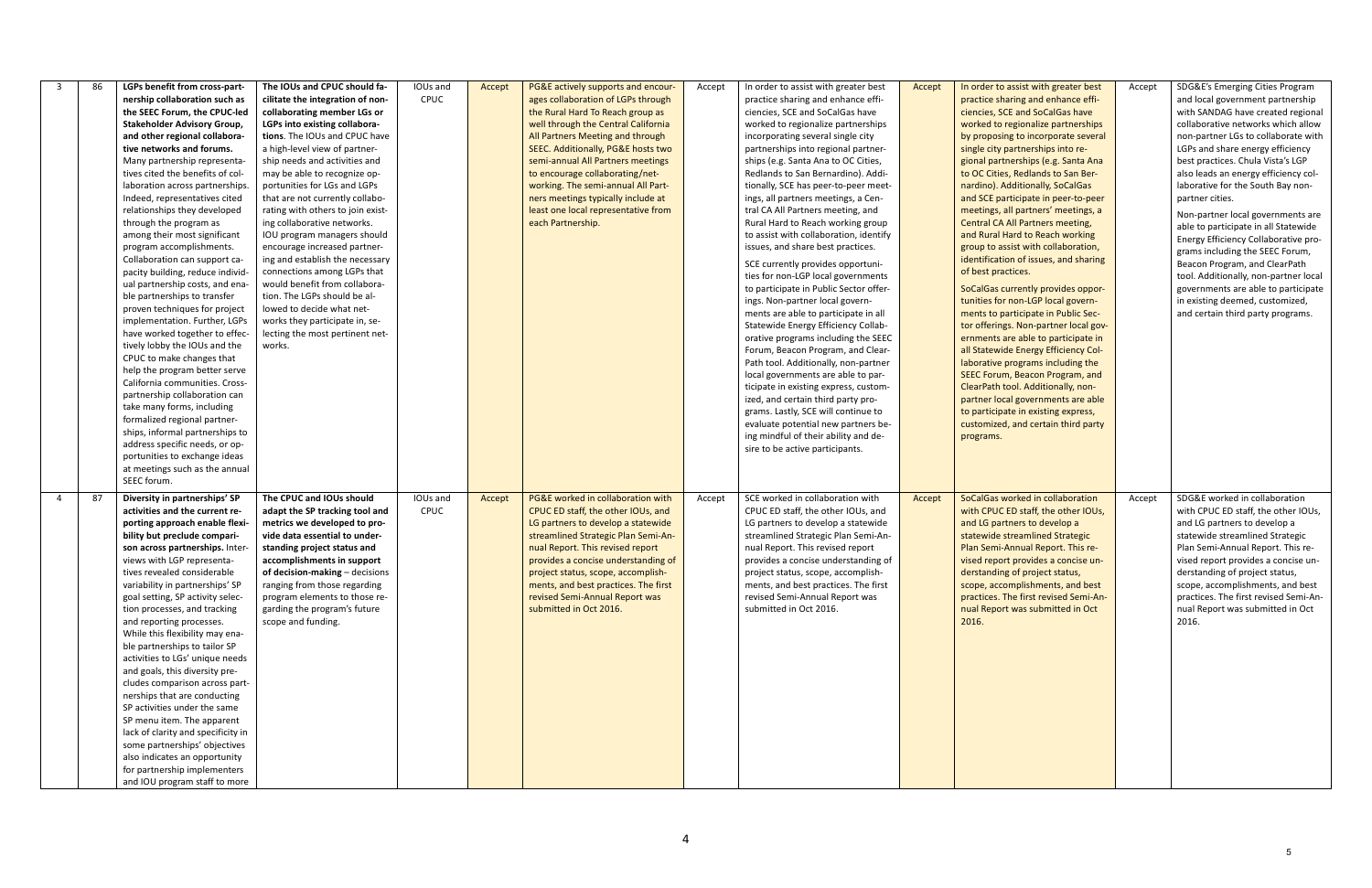|    |       | effectively encourage SP ac-<br>tion by setting more concrete<br>objectives and timelines of<br>LGP-funded SP work.<br>The spreadsheet file used to<br>track SP activities demon-<br>strates an intention on the<br>part of the CPUC and IOUs to<br>provide the partnerships with<br>a uniform approach to tracking<br>and reporting. However, our<br>review of these data reveal in-<br>consistencies in the depth and<br>type of information reported<br>across partnerships as well as<br>discrepancies in which SP<br>menu items are used to label<br>similar SP activities. Further.<br>the metrics tracked in this doc-<br>ument have a tenuous connec-<br>tion to demonstration LGP suc-<br>cess.                                                                                                                                                                                                                                                                                                                                                                                              |                                                                                                                                                                                                                                                                                                                                                                                                                                        |          |        |                                                                                                                                                                                                                                                                                                    |        |                                                                                                                                                                                                                                                                                                                                                                                                                                                                                                                                                                                                                                                                                |        |                                                                                                                                                                                                                                                                                                                                                                                                                                                                                                                                                                                                                                                                                                                                                                                                                                                                                                                                                                                                                                                                                                                                                                                                                                                                                 |        |                                                                                                                                                                                                                                                                                                                                                                                                                                                                                                                                                                                                                                                                          |
|----|-------|-------------------------------------------------------------------------------------------------------------------------------------------------------------------------------------------------------------------------------------------------------------------------------------------------------------------------------------------------------------------------------------------------------------------------------------------------------------------------------------------------------------------------------------------------------------------------------------------------------------------------------------------------------------------------------------------------------------------------------------------------------------------------------------------------------------------------------------------------------------------------------------------------------------------------------------------------------------------------------------------------------------------------------------------------------------------------------------------------------|----------------------------------------------------------------------------------------------------------------------------------------------------------------------------------------------------------------------------------------------------------------------------------------------------------------------------------------------------------------------------------------------------------------------------------------|----------|--------|----------------------------------------------------------------------------------------------------------------------------------------------------------------------------------------------------------------------------------------------------------------------------------------------------|--------|--------------------------------------------------------------------------------------------------------------------------------------------------------------------------------------------------------------------------------------------------------------------------------------------------------------------------------------------------------------------------------------------------------------------------------------------------------------------------------------------------------------------------------------------------------------------------------------------------------------------------------------------------------------------------------|--------|---------------------------------------------------------------------------------------------------------------------------------------------------------------------------------------------------------------------------------------------------------------------------------------------------------------------------------------------------------------------------------------------------------------------------------------------------------------------------------------------------------------------------------------------------------------------------------------------------------------------------------------------------------------------------------------------------------------------------------------------------------------------------------------------------------------------------------------------------------------------------------------------------------------------------------------------------------------------------------------------------------------------------------------------------------------------------------------------------------------------------------------------------------------------------------------------------------------------------------------------------------------------------------|--------|--------------------------------------------------------------------------------------------------------------------------------------------------------------------------------------------------------------------------------------------------------------------------------------------------------------------------------------------------------------------------------------------------------------------------------------------------------------------------------------------------------------------------------------------------------------------------------------------------------------------------------------------------------------------------|
| -5 | 87-88 | OBF helps LGs overcome the<br>financial barriers to complet-<br>ing municipal retrofits, the<br>IOUs are actively discussing<br>OBF with LGs, yet challenges<br>remain for some partnerships.<br>Many partnerships have used<br>OBF to fund municipal retrofits<br>projects and report that this<br>offering helps them overcome<br>financial barriers to municipal<br>retrofits work. Indeed, several<br>LGP representatives explained<br>that they had used their maxi-<br>mum allowable OBF allocation<br>and reached the cap on OBF<br>for their accounts, indicating<br>the popularity of OBF. Despite<br>the active use of OBF in some<br>partnerships, others reported<br>challenges associated with a<br>lack of understanding about<br>OBF among LG financial deci-<br>sion-makers and difficulty get-<br>ting OBF to fit into cities'<br>budget planning processes and<br>requirements for debt repay-<br>ment. Partnership representa-<br>tive reported that some LG de-<br>cision-makers distrust the<br>IOUs' OBF offerings and others<br>are unwilling to take on addi-<br>tional debt. | The IOUs can facilitate the use<br>of OBF through one-on-one<br>outreach to partnerships and<br>LGs not currently using the fi-<br>nancing and supporting LG<br>program staff as they present<br>the financing option to munic-<br>ipal decision makers. IOUs<br>might also consider drafting<br>"boiler plate" language that al-<br>lows partnership staff to effec-<br>tively explain the OBF mecha-<br>nisms to LG financial teams. | All IOUs | Accept | PG&E actively shares OBF infor-<br>mation through its semi-annual All<br>Partners meetings as well as<br>through other All Partners calls and<br>email updates.<br>PG&E is exploring opportunities to<br>develop "boiler plate" language<br>based on the unique needs within<br>the Public Sector. | Accept | SCE is actively engaging with local<br>governments to discuss OBF. For ex-<br>ample, at the March 1 All Partners<br>Meeting SCE has invited OBF pro-<br>gram staff to provide an overview<br>presentation of the OBF program.<br>SCE is also working on an informa-<br>tional deck that can be used to edu-<br>cate financial decision makers<br>SCE is exploring opportunities to<br>tailor the OBF program to the<br>unique Public Sector needs. In the<br>EE Business Plan filing, SCE dis-<br>cussed several potential tweaks to<br>the OBF process including increas-<br>ing caps, extending payback time-<br>lines, and potential for providing fi-<br>nancing up front. | Accept | SoCalGas is actively engaging with<br>local governments to discuss OBF,<br>both on a one-to-one and broader<br>level. For example, at the March 1<br>All Partners Meeting SoCalGas and<br>SCE invited OBF program staff to<br>provide an overview presentation<br>of the OBF program to LGP's in at-<br>tendance.<br>SoCalGas is exploring opportunities<br>to tailor the OBF program to the<br>unique Public Sector needs. In the<br><b>EE Business Plan filing, SoCalGas</b><br>discussed several potential tweaks<br>to the OBF process including in-<br>creasing caps, extending payback<br>timelines, and potential for provid-<br>ing financing up front. On Decem-<br>ber 7, 2016, the CPUC approved<br>SoCalGas' Advice Letter (5001) to<br>provide a short term promotional<br>change to our existing OBF program<br>by providing an increase to the<br>maximum allowed loan funding<br>"per meter" to \$2 million as well as<br>increase the maximum loan term<br>from 10 years to 15 years for all In-<br>stitutional customers located in the<br>Los Angeles, Ventura, and Orange<br>County. Although this offering is<br>available through August 2017,<br>SoCalGas is exploring extending<br>similar OBF terms to all Public Sec-<br>tor customers in the future. | Accept | SDG&E is actively engaging with lo-<br>cal governments to discuss OBF and<br>its benefits are understood at all<br>levels within the LG. Most of<br>SDG&E's LGPs have participated in<br>the OBF program. SDG&E continues<br>to meet regularly with LGPs and re-<br>gional collaboratives to provide OBF<br>updates and to ensure LGPs and LGs<br>take full advantage of this offering.<br>SDG&E is exploring opportunities to<br>tailor the OBF program to the<br>unique Public Sector needs. In the<br>EE Business Plan filing, SDG&E dis-<br>cussed several potential tweaks to<br>the OBF process including increas-<br>ing caps and extending payback<br>timelines. |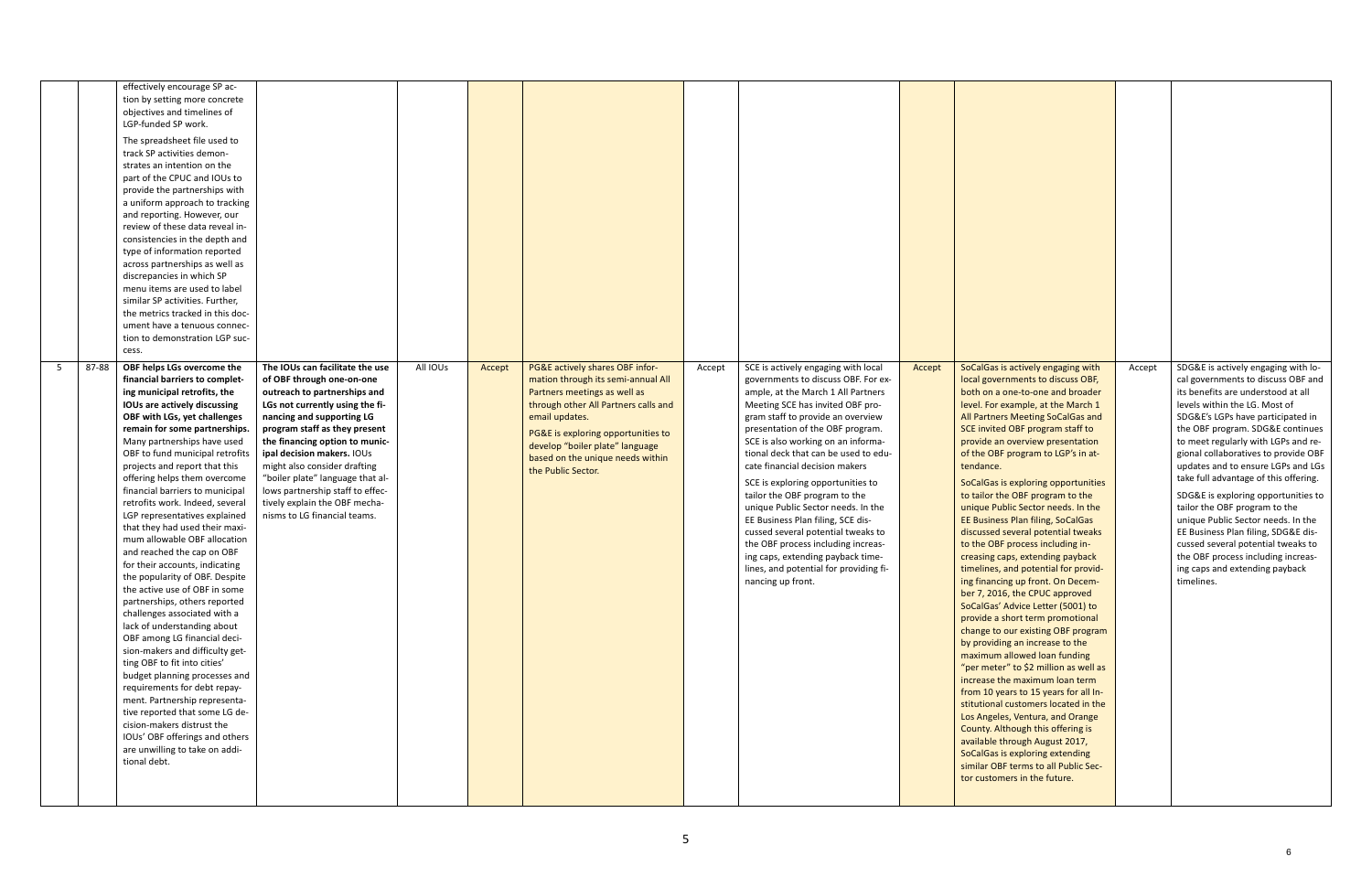|                | 88    | Partnership needs may have<br>not been fully met through<br>the established energy data<br>access procedures, as sug-<br>gested by the considerable<br>variability in the degree part-<br>nerships are able to access LG<br>energy usage data. The IOUs<br>need to craft and implement<br>data access policies that meet<br>regulatory constraints.<br>Limited access to energy usage<br>data impedes partnership<br>planning and action. Some<br>partnerships have had diffi-<br>culty accessing timely and ac-<br>curate energy-usage data for<br>their jurisdictions, and LGP<br>representatives requested im-<br>proved access to customer<br>data to inform their decision-<br>making and to understand the<br>impacts of prior municipal ret-<br>rofit projects. This barrier is<br>particularly great for imple-<br>menters that operate outside<br>of the LG structure, such as<br>AOG/COG/JPAs, who de-<br>scribed being in a "middle-<br>man" position that limits their<br>access to energy usage data.<br>Multiple state and federal reg-<br>ulations prevent the IOUs from<br>sharing confidential customer<br>data, so third-party imple-<br>menters are not able to access<br>their member LGs' accounts<br>without legal agreements and | The IOU program managers<br>should investigate through<br>one-one- one discussions with<br>each LGP its specific limita-<br>tions in accessing and making<br>use of LG energy data. This in-<br>vestigation should guide the<br>IOUs' work with the Energy<br>Data Access Committee to fa-<br>cilitate LGPs ready access and<br>use of energy data, as well as<br>possibly lead to the identifica-<br>tion of additional support that<br>would benefit LGPs. | All IOUs | Accept | PG&E will continue to encourage its<br>LGP local partners to leverage<br>Green Button and My Data for their<br>own usage information and the En-<br>ergy Data Request Process for com-<br>munity usage data.<br>In addition, PG&E will continue to<br>actively pursue conversations with<br>its LGP local partners to better un-<br>derstand limitations related to data<br>access. | Accept | SCE is actively engaging with local<br>governments about issues related<br>to energy data. SCE understands<br>that there are still many issues LGs<br>face when trying to access commu-<br>nity data and have asked ICLEI (de-<br>veloper of ClearPath GHG inventory<br>tool) to sit on the Energy Data Ac-<br>cess Committee to provide the Lo-<br>cal Government perspective to key<br>decision makers. SCE will encourage<br>the EDAC to consider adding COG's<br>as agencies that are similar to edu-<br>cational institutions.<br>Additionally, SCE encourage Local<br>Governments to leverage Green<br>Button Connect My Data for their<br>own usage information and the En-<br>ergy Data Request Process for com-<br>munity usage data. | Accept | SoCalGas is actively engaging with<br>local governments about issues re-<br>lated to energy data. SoCalGas will<br>continue to participate on EDAC as<br>well as encourage EDAC to include<br>other LGs and ICLEI (developer of<br>ClearPath GHG inventory tool) to sit<br>on the Energy Data Access Commit-<br>tee to provide the Local Govern-<br>ment perspective to key decision<br>makers.<br>Additionally, SoCalGas encourages<br>Local Governments to leverage the<br><b>Energy Data Request Process for</b><br>community usage data.                                                                              | Accept | SDG&E is actively engaging with lo-<br>cal governments about issues re-<br>lated to energy data. SDG&E will<br>continue to participate on EDAC.<br>The City of Chula Vista also partici-<br>pates on EDAC and helps to convey<br>the challenges that SDG&E and<br>LGPs face in providing useful data<br>that complies with all privacy laws.<br>Additionally, SDG&E encourages Lo-<br>cal Governments to leverage the<br><b>Energy Data Request Process for</b><br>community usage data.                    |
|----------------|-------|---------------------------------------------------------------------------------------------------------------------------------------------------------------------------------------------------------------------------------------------------------------------------------------------------------------------------------------------------------------------------------------------------------------------------------------------------------------------------------------------------------------------------------------------------------------------------------------------------------------------------------------------------------------------------------------------------------------------------------------------------------------------------------------------------------------------------------------------------------------------------------------------------------------------------------------------------------------------------------------------------------------------------------------------------------------------------------------------------------------------------------------------------------------------------------------------------------------------------------------------------------|--------------------------------------------------------------------------------------------------------------------------------------------------------------------------------------------------------------------------------------------------------------------------------------------------------------------------------------------------------------------------------------------------------------------------------------------------------------|----------|--------|-------------------------------------------------------------------------------------------------------------------------------------------------------------------------------------------------------------------------------------------------------------------------------------------------------------------------------------------------------------------------------------|--------|------------------------------------------------------------------------------------------------------------------------------------------------------------------------------------------------------------------------------------------------------------------------------------------------------------------------------------------------------------------------------------------------------------------------------------------------------------------------------------------------------------------------------------------------------------------------------------------------------------------------------------------------------------------------------------------------------------------------------------------------|--------|---------------------------------------------------------------------------------------------------------------------------------------------------------------------------------------------------------------------------------------------------------------------------------------------------------------------------------------------------------------------------------------------------------------------------------------------------------------------------------------------------------------------------------------------------------------------------------------------------------------------------|--------|-------------------------------------------------------------------------------------------------------------------------------------------------------------------------------------------------------------------------------------------------------------------------------------------------------------------------------------------------------------------------------------------------------------------------------------------------------------------------------------------------------------|
|                |       | are dependent upon their<br>member LGs or utility partner<br>for access to savings infor-                                                                                                                                                                                                                                                                                                                                                                                                                                                                                                                                                                                                                                                                                                                                                                                                                                                                                                                                                                                                                                                                                                                                                               |                                                                                                                                                                                                                                                                                                                                                                                                                                                              |          |        |                                                                                                                                                                                                                                                                                                                                                                                     |        |                                                                                                                                                                                                                                                                                                                                                                                                                                                                                                                                                                                                                                                                                                                                                |        |                                                                                                                                                                                                                                                                                                                                                                                                                                                                                                                                                                                                                           |        |                                                                                                                                                                                                                                                                                                                                                                                                                                                                                                             |
| $\overline{7}$ | 88-89 | mation.<br>Partnerships in geographically<br>isolated areas continue to ex-<br>perience marketplace barriers<br>to partnership activities, es-<br>pecially but not solely related<br>to municipal retrofits, in spite<br>of ongoing awareness of the<br>issues faced by geographically<br>isolated LGPs in the northern<br>part of the state. Our findings<br>documented that geograph-<br>ically isolated partnerships<br>with low population density<br>experienced difficulty access-<br>ing contractors trained on en-<br>ergy efficiency and, for some,                                                                                                                                                                                                                                                                                                                                                                                                                                                                                                                                                                                                                                                                                            | The IOUs that serve geograph-<br>ically isolated partnerships<br>should increase their efforts<br>to better serve these commu-<br>nities. Through one-on-one<br>conversations, the IOUs should<br>identify specific support that<br>would benefit these geograph-<br>ically isolated partnerships.<br>Study findings suggest these<br>partnerships might benefit<br>from funding for contractor<br>trainings to spur the availabil-                          | All IOUs | Accept | PG&E is actively engaging with local<br>governments about issues related<br>to geographically isolated partner-<br>ships. PG&E has highlighted this in<br>the EE Business Plan as a key strat-<br>egy. Additionally, PG&E helps fund a<br>Rural Hard-to-Reach Working Group<br>to discuss key issues related to geo-<br>graphically isolated partnerships.                          | Accept | SCE is actively engaging with local<br>governments about issues related<br>to geographically isolated partner-<br>ships. SCE has highlighted this in<br>the EE Business Plan as a key strat-<br>egy. Additionally, SCE helps fund a<br>Rural Hard-to-Reach Working Group<br>to discuss key issues related to geo-<br>graphically isolated partnerships.<br>Lastly, SCE is trying to leverage<br>online tools and the Tulare Energy<br>Education Center to provide con-<br>tractor trainings to spur the availa-<br>bility of local contractors.                                                                                                                                                                                                | Accept | SoCalGas is actively engaging with<br>local governments about issues re-<br>lated to geographically isolated<br>partnerships, both on a one-on-one<br>and broader level. SoCalGas has<br>highlighted this in the EE Business<br>Plan as a key strategy. Additionally,<br>SoCalGas participates as well as<br>helps fund some of its LGP partners<br>to participate in the Rural Hard-to-<br>Reach Working Group to discuss key<br>issues related to geographically iso-<br>lated partnerships. SoCalGas has<br>supported contractor education<br>and training on EE programs in the<br>past and will continue to consider | Accept | SDG&E actively engages with all of<br>its local government on energy effi-<br>ciency activities through its network<br>of Account Executives and partner-<br>ship programs. SDG&E's more re-<br>mote areas lie primarily in the unin-<br>corporated areas of San Diego<br>County, which has a robust local<br>government partnership with<br>SDG&E. Additionally, the Emerging<br>Cities Program is designed to pro-<br>vide energy efficiency support to<br>non-partner governments in SDG&E<br>territory. |